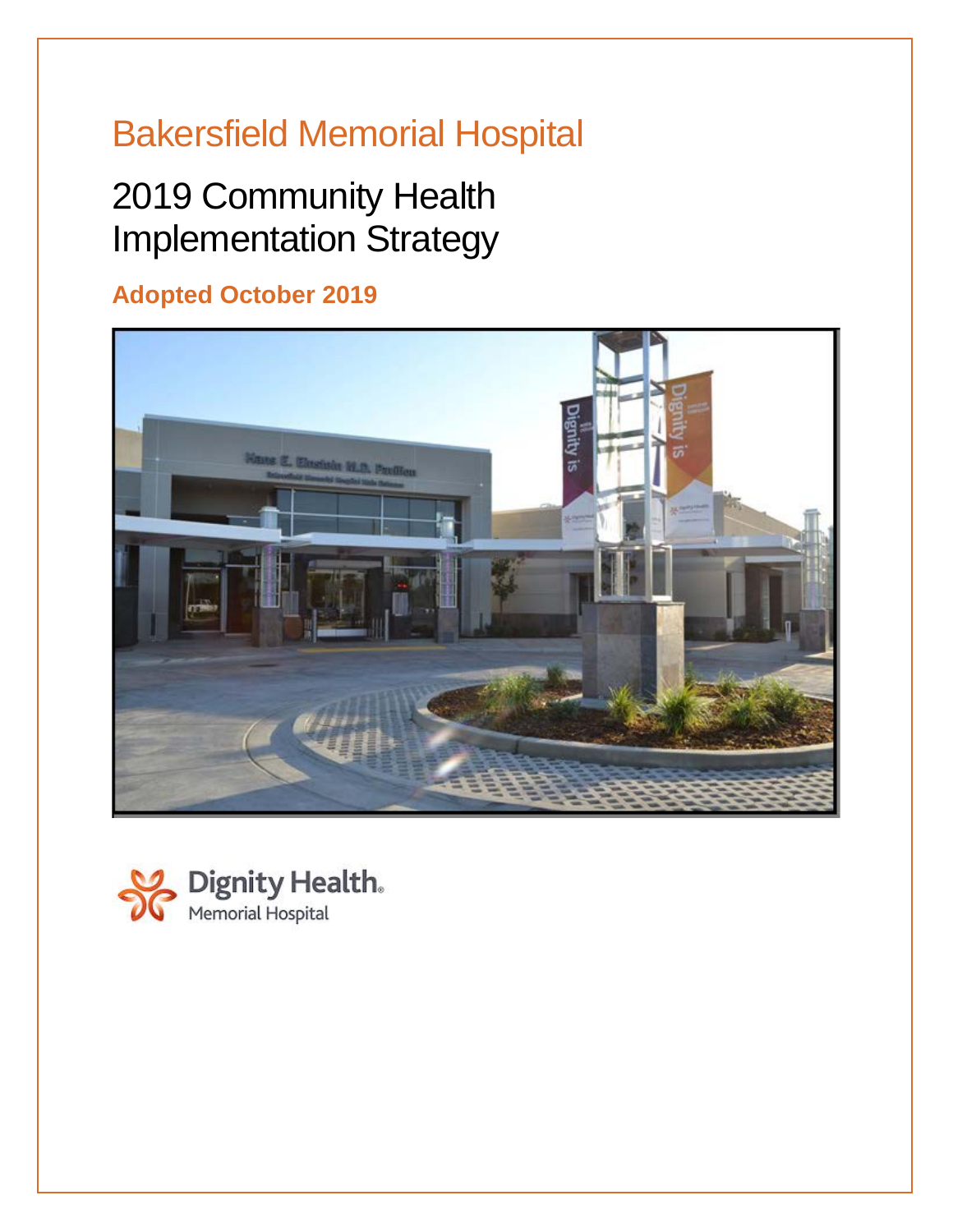## **Table of Contents**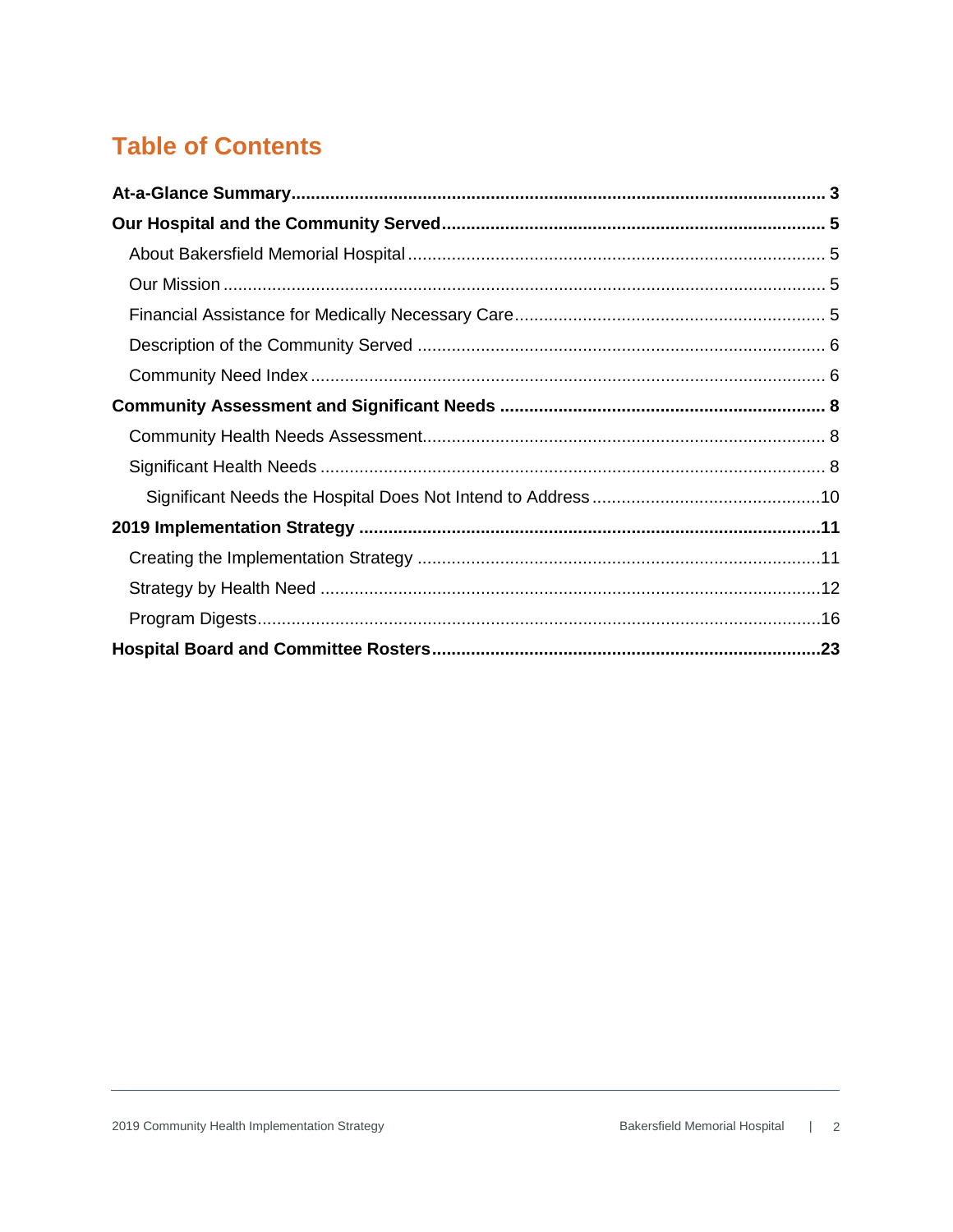# <span id="page-2-0"></span>**At-a-Glance Summary**

| <b>Community</b><br><b>Served</b>                                                                 | Bakersfield Memorial Hospital is located in Kern County, in California's Central<br>Valley. The hospital service area encompasses the cities of: Bakersfield, Lamont,<br>Shafter and Taft.                                                                                                                                                                                                                                                                                                                                                                                                                                                                                                                                                                                                                                                                                                                                                                                                                                                                              |
|---------------------------------------------------------------------------------------------------|-------------------------------------------------------------------------------------------------------------------------------------------------------------------------------------------------------------------------------------------------------------------------------------------------------------------------------------------------------------------------------------------------------------------------------------------------------------------------------------------------------------------------------------------------------------------------------------------------------------------------------------------------------------------------------------------------------------------------------------------------------------------------------------------------------------------------------------------------------------------------------------------------------------------------------------------------------------------------------------------------------------------------------------------------------------------------|
| <b>Significant</b><br><b>Community</b><br><b>Health Needs</b><br><b>Being</b><br><b>Addressed</b> | The significant community health needs the hospital is helping to address and that form<br>the basis of this document were identified in the hospital's most recent Community<br>Health Needs Assessment (CHNA). Needs being addressed by strategies and programs<br>are:<br>Access to health care<br>٠<br>Alzheimer's disease<br>Chronic diseases<br>Overweight and obesity<br>$\bullet$<br>Preventive practices<br>Social determinants of health/basic needs                                                                                                                                                                                                                                                                                                                                                                                                                                                                                                                                                                                                          |
| <b>Strategies</b><br>and<br><b>Programs</b><br>to Address<br><b>Needs</b>                         | The hospital intends to take several actions and to dedicate resources to these needs,<br>including:<br>Access to care: financial assistance, community grants program, Coordinated Care<br>Network Initiative, Community Health Initiative, Homemaker Care Program and<br>Prescription Purchases.<br>Alzheimer's disease: community grants program and Homemaker Care Program.<br>Chronic diseases: community grants program and Community Wellness Program<br>seminars and classes.<br><b>Overweight and obesity:</b> community grants program, Community Wellness Program<br>seminars, classes and health screenings, and Healthy Kids in Healthy Homes.<br>Preventive practices: community grants program, Community Wellness Program,<br>Community Wellness Program seminars and classes, Smoking Cessation Program, and<br>Community Health Initiative.<br>Social determinants of health/basic needs: community grants program, Learning and<br>Outreach Centers, Coordinated Care Network Initiative, Art and Spirituality Center and<br>Homemaker Care Program. |
| <b>Anticipated</b><br><b>Impact</b>                                                               | These strategies and programs will increase early identification and treatment of health<br>issues and diseases, increase public or private health care coverage, increase<br>knowledge on how to access and navigate the health care system, and identify linkages<br>to health care resources and social services that improve the quality of life for<br>vulnerable clients. Additionally the initiatives will decrease hospital admissions for<br>chronic diseases, decrease smoking, and improve nutrition and physical fitness.                                                                                                                                                                                                                                                                                                                                                                                                                                                                                                                                   |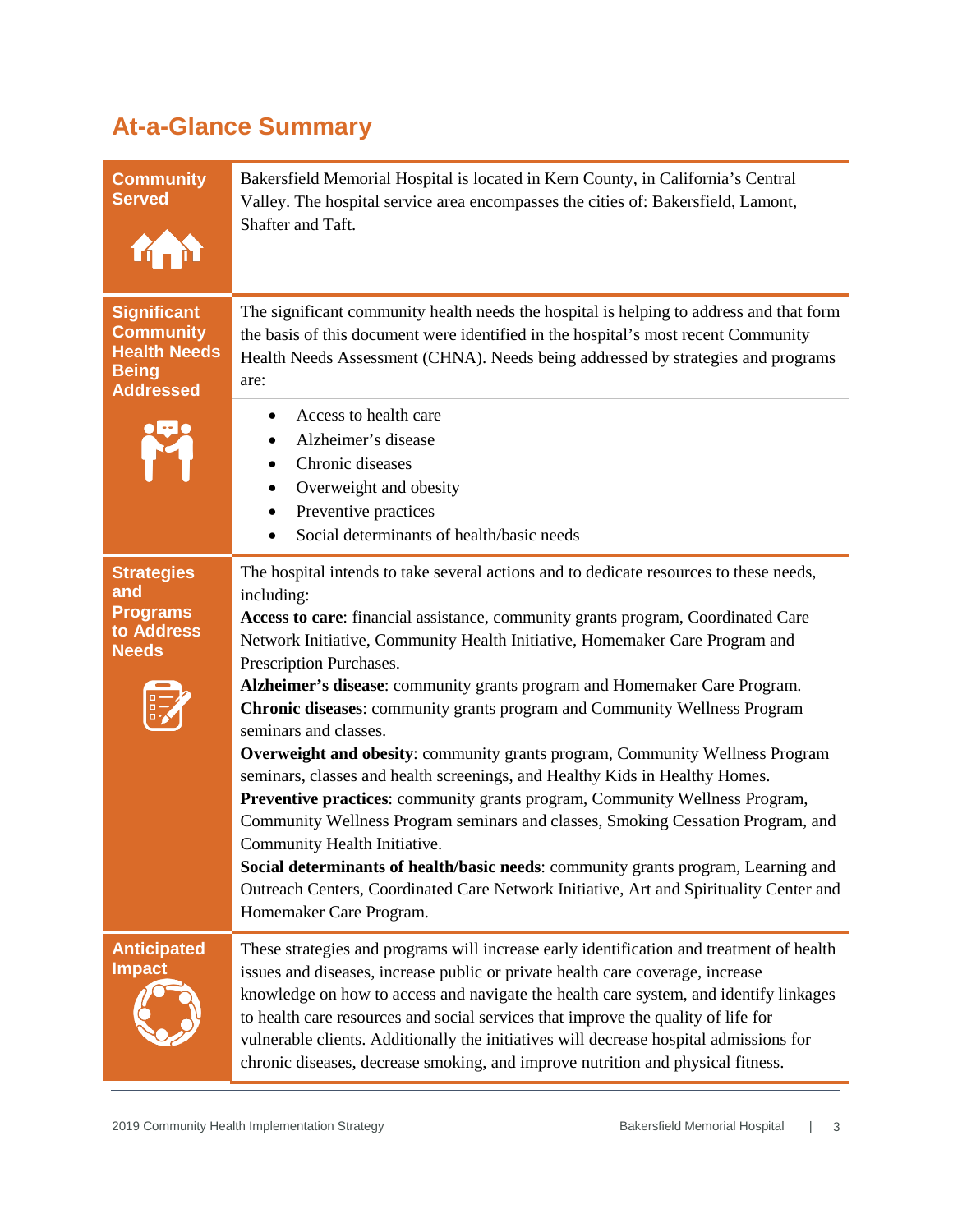#### **Planned Collaboration**



Key partners include schools and school districts, colleges and universities, businesses, faith community, cities, parks and recreation agencies, community clinics, communitybased organizations, public health, housing and homelessness agencies, disease prevention organizations, food provider agencies, senior agencies.

This document is publicly available online at [https://www.dignityhealth.org/central](https://www.dignityhealth.org/central-california/locations/memorial-hospital/about-us/community-benefit-report-health-needs-assessment)[california/locations/memorial-hospital/about-us/community-benefit-report-health-needs-assessment.](https://www.dignityhealth.org/central-california/locations/memorial-hospital/about-us/community-benefit-report-health-needs-assessment)

Written comments on this report can be submitted to Memorial's Department of Special Needs and Community Outreach office at 2215 Truxtun Avenue, Bakersfield, California, 93301 by email or by email through the website at [https://www.dignityhealth.org/central-california/locations/memorial](https://www.dignityhealth.org/central-california/locations/memorial-hospital/about-us/community-benefit-report-health-needs-assessment)[hospital/about-us/community-benefit-report-health-needs-assessment.](https://www.dignityhealth.org/central-california/locations/memorial-hospital/about-us/community-benefit-report-health-needs-assessment)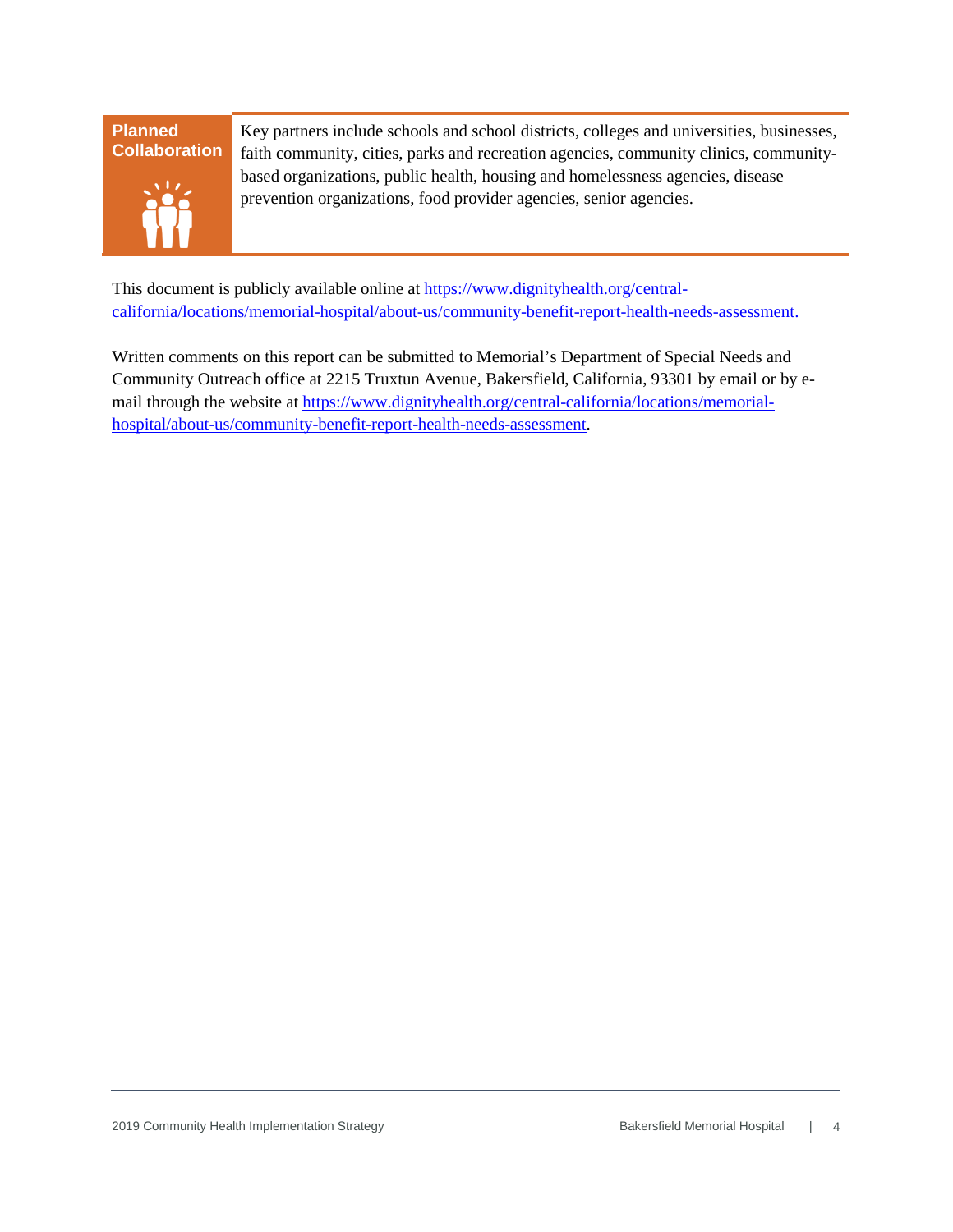## <span id="page-4-0"></span>**Our Hospital and the Community Served**

### <span id="page-4-1"></span>About Bakersfield Memorial Hospital

<span id="page-4-2"></span>As Bakersfield's largest acute care facility, Memorial Hospital opened its doors to the public in 1956 to serve the growing needs of the community. Located in the heart of a reenergized downtown, the campus has received numerous local and national awards and recognitions for its quality care. When the ground was turned on this community treasure more than 60 years ago, no one could know then how Memorial Hospital would grow. But through the leadership and heart of Larry Carr, the 112 bed community hospital grew into more than 400, and thousands of lives were changed. The three Dignity Health hospitals in Bakersfield (Mercy Hospital Downtown, Mercy Hospital Southwest, and Memorial Hospital) are the largest providers of health services in the Southern San Joaquin Valley, serving a diverse population of urban and rural residents. Memorial Hospital is located at 420 34th Street, Bakersfield, California, 93301.

Memorial Hospital has more than 400 licensed beds and includes a full-service Emergency Department with an Accredited Chest Pain Center and Nationally Certified Stroke Center. The facility also features the Robert A. Grimm Children's Pavilion for Emergency Services, Kern County's first and only dedicated children's ER. Memorial Hospital is home to the Sarvanand Heart and Brain Center, offering innovative and minimally-invasive procedures, such as Transcatheter Aortic Valve Replacement (TAVR) and WATCHMAN device implant. The Center also includes Kern County's only bi-plane interventional suite and hybrid catheterization lab, and is the area's only Thrombectomy-Capable Stroke Center, as certified by The Joint Commission.

In addition to its nationally recognized cardiovascular and neurological services, world-class inpatient and outpatient burn care is provided through the S.A. Camp Companies Burn Unit in partnership with The Grossman Burn Center. The hospital also provides expert pediatric acute care and intensive care through the Lauren Small Children's Center, and has a Level II NICU, expanded maternity and family care, Center for Wound Care and Hyperbarics, Center for Healthy Living, robotic surgery program, oncology, and orthopedics among its family of service lines.

#### Our Mission

We are committed to furthering the healing ministry of Jesus. We dedicate our resources to:

- Delivering compassionate, high-quality, affordable health services;
- Serving and advocating for our sisters and brothers who are poor and disenfranchised; and
- Partnering with others in the community to improve the quality of life.



### <span id="page-4-3"></span>Financial Assistance for Medically Necessary Care

Memorial delivers compassionate, high quality, affordable health care and advocates for members of our community who are poor and disenfranchised. In furtherance of this mission, the hospital provides financial assistance to eligible patients who do not have the capacity to pay for medically necessary health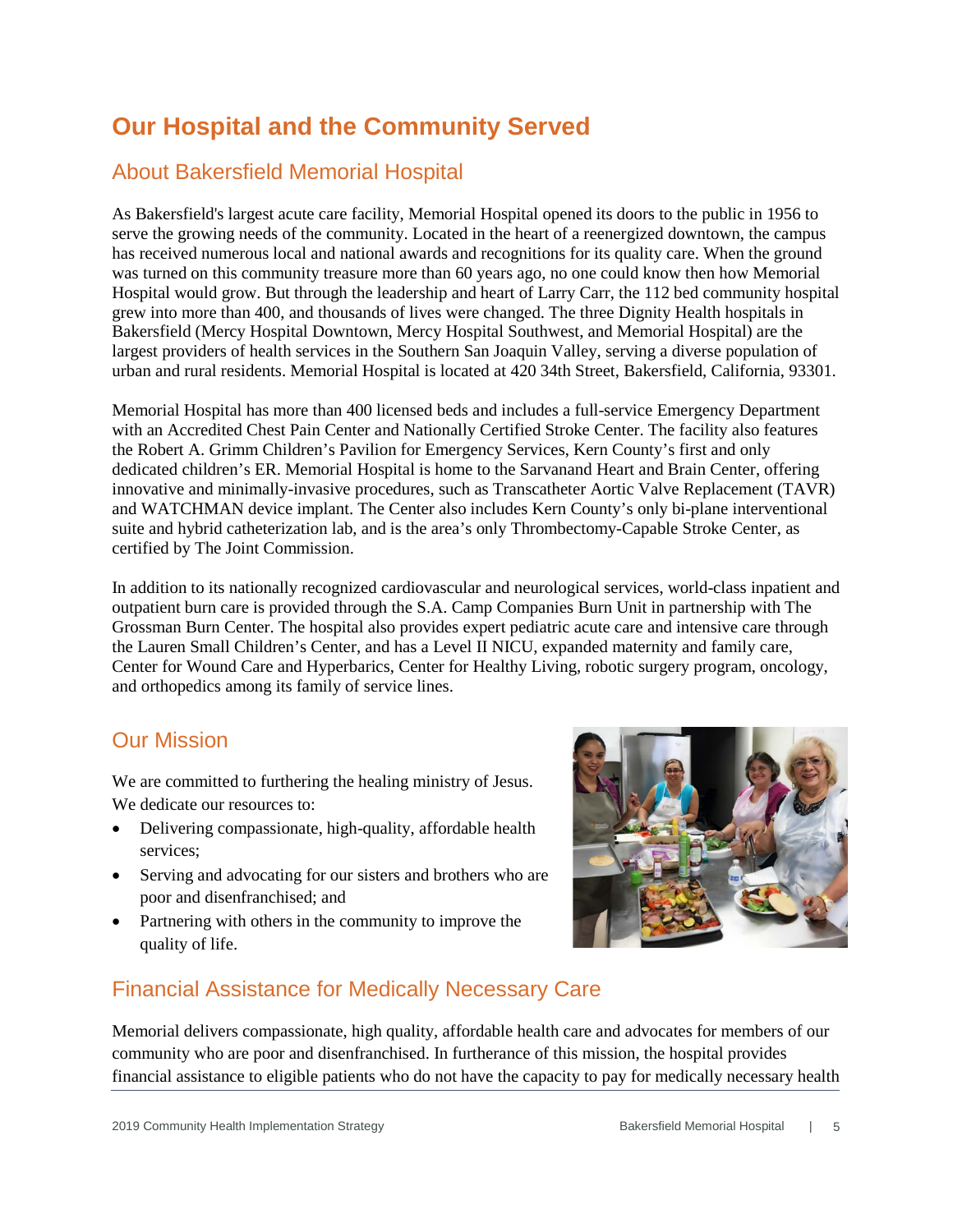care services, and who otherwise may not be able to receive these services. The financial assistance policy and a plain language summary and other materials are on the hospital's web site.

### <span id="page-5-0"></span>Description of the Community Served

Memorial serves 13 ZIP Codes representing 4 cities in Kern County.

| <b>Place</b>       | <b>ZIP Code</b>                           |
|--------------------|-------------------------------------------|
| <b>Bakersfield</b> | 93301, 93304, 93305, 93306, 93307, 93308, |
|                    | 93309, 93311, 93312, 93313                |
| Lamont             | 93241                                     |
| Shafter            | 93263                                     |
| Taft               | 93268                                     |

#### **Bakersfield Memorial Hospital Service Area**

A summary description of the community follows (additional details can be found in the CHNA report online). The population of the hospital service area is 578,397. Compared to the county and the state, the Memorial service area has a high percentage of children. Children, ages 0-17, make up one-third (30.8%) of the population. 38.6% are 18-44 years of age, 21.4% are 45-64, and 9.2% of the population are seniors, 65 years of age and older. Over half the population in the service area is Hispanic or Latino (53.1%) and 34.4% of the population is White. Black or African Americans make up 5.4% of the population in the service area, while Asians are 4.6% of the population. The percentage of Hispanics/Latinos is higher in the hospital service area than found in the county and the state.

The hospital service area has high rates of poverty. Among area residents, 23.7% are at or below 100% of the federal poverty level (FPL) and 47.8% are at 200% of FPL or below (low-income). These rates of poverty are higher than in the county and state. 32.1% of children in the service area live in poverty. For seniors in the service area, 12.6% live in poverty; these rates are also higher than county and state averages. The median household income for the service area is \$52,733. Of the service area population age 25 and over, 25.7% have not attained a high school diploma, a rate higher than the state (17.9%). The health insurance coverage rate in the service area is 86.5%. This is below the rate for the county (86.7%) and state (87.4%). Among children in the service area, 94.4% have insurance coverage, and 80.6% of non-senior adults are insured.

### <span id="page-5-1"></span>Community Need Index

One tool used to assess health need is the Community Need Index (CNI) created and made publicly available by Dignity Health and IBM Watson Health. The CNI analyzes data at the zip code level on five factors known to contribute or be barriers to health care access: income, culture/language, education, housing status, and insurance coverage.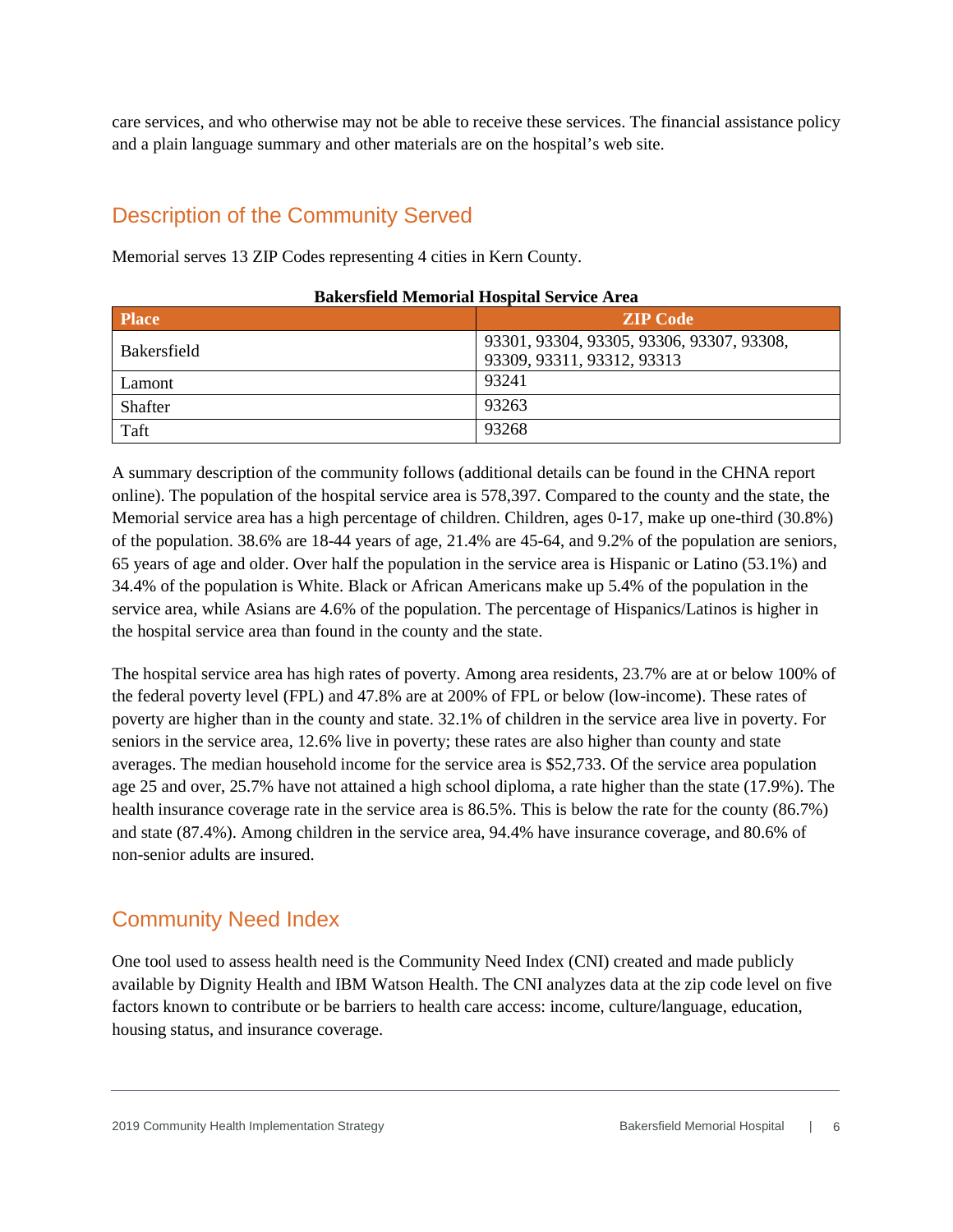Scores from 1.0 (lowest barriers) to 5.0 (highest barriers) for each factor are averaged to calculate a CNI score for each zip code in the community. Research has shown that communities with the highest CNI scores experience twice the rate of hospital admissions for ambulatory care sensitive conditions as those with the lowest scores.

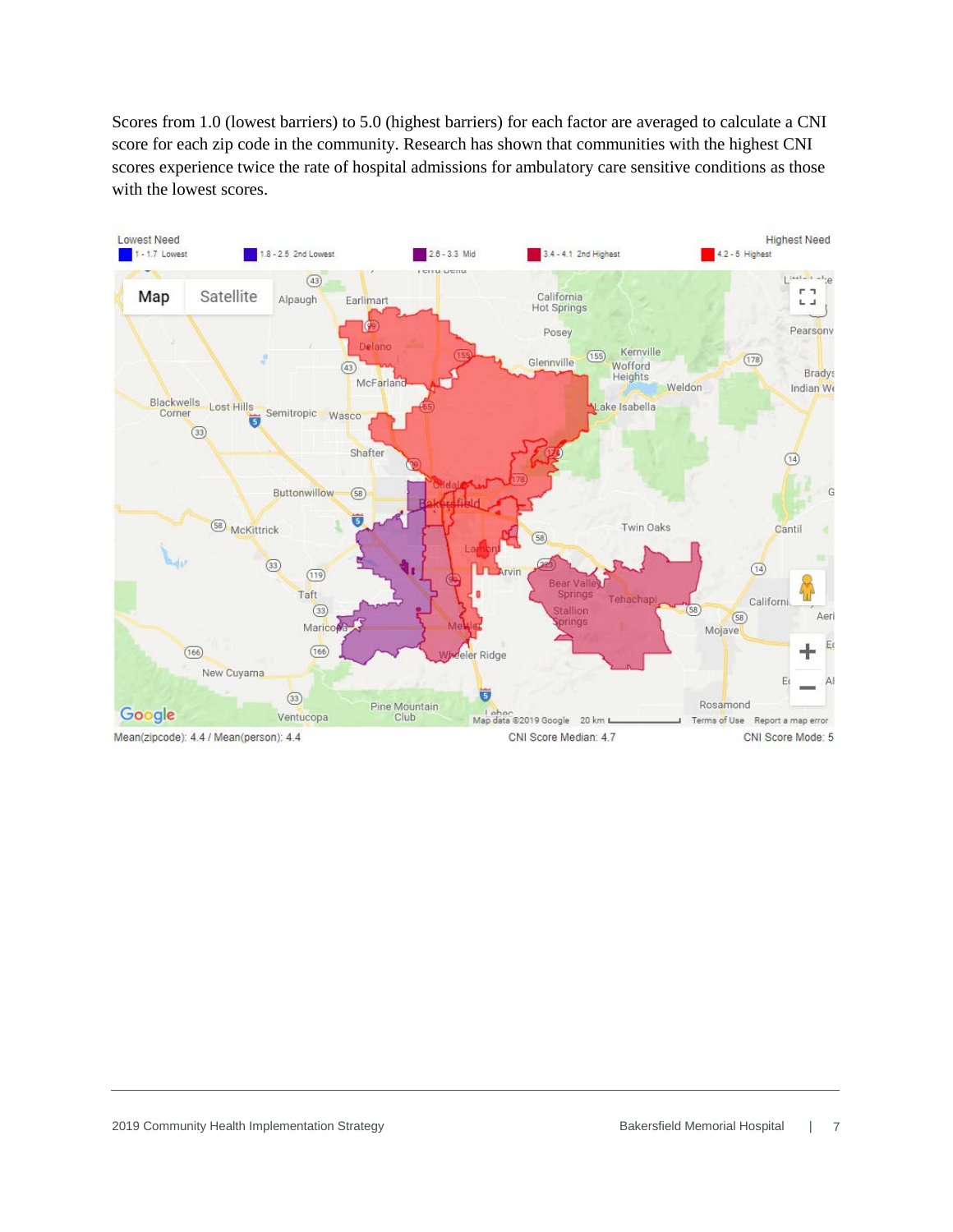### <span id="page-7-0"></span>**Community Assessment and Significant Needs**

The hospital engages in multiple activities to conduct its community health improvement planning process. These include, but are not limited, to conducting a Community Health Needs Assessment with community input at least every three years, identifying collaborating community stakeholder organizations, describing anticipated impacts of program activities and measuring program indicators.

### <span id="page-7-1"></span>Community Health Needs Assessment

The health issues that form the basis of the hospital's community health implementation strategy and programs were identified in the most recent CHNA report, which was adopted in June 2019. The CHNA contains several key elements, including:

- Description of the assessed community served by the hospital;
- Description of assessment processes and methods;
- Presentation of data, information and findings, including significant community health needs;
- Community resources potentially available to help address identified needs; and
- Discussion of impacts of actions taken by the hospital since the preceding CHNA.

Additional detail about the needs assessment process and findings can be found in the CHNA report, which is publicly available at [https://www.dignityhealth.org/central-california/locations/memorial](https://www.dignityhealth.org/central-california/locations/memorial-hospital/about-us/community-benefit-report-health-needs-assessment)[hospital/about-us/community-benefit-report-health-needs-assessment](https://www.dignityhealth.org/central-california/locations/memorial-hospital/about-us/community-benefit-report-health-needs-assessment) or upon request at the hospital's Department of Special Needs and Community Outreach office.

### <span id="page-7-2"></span>Significant Health Needs

The community health needs assessment<sup>[1](#page-7-3)</sup> identified the following significant community health needs:

- **Access to health care**  In Kern County, 35.8% of the population has employment-based health insurance. 35% are covered by Medi-Cal and 11% of the population has coverage that includes Medicare.
- **Alzheimer's disease** The mortality rate from Alzheimer's disease in the service area was 61.8 per 100,000 persons. This is higher than the Kern County rate (50.5) and the state rate (35.5 per 100,000 persons).
- **Birth indicators** Infant mortality reflects deaths of children under one year of age. The infant death rate in Kern County was 6.8 deaths per 1,000 live births. This rate is higher than the California rate of 4.6 and the Healthy People 2020 objective of 6.0 deaths per 1,000 live births.
- **Chronic diseases** Heart disease, cancer and lung disease are the three leading causes of death in the service area. The cancer death rate in the service area is 177.5 per 100,000 persons, higher than the Healthy People 2020 objective (161.4 per 100,000). The age-adjusted mortality rate for ischemic

 $\overline{a}$ 

<span id="page-7-3"></span> $<sup>1</sup>$  Additional information on these health needs and the associated data sources can be found in the Community</sup> Health Needs Assessment available a[t https://www.dignityhealth.org/central-california/locations/memorial](https://www.dignityhealth.org/central-california/locations/memorial-hospital/about-us/community-benefit-report-health-needs-assessment)[hospital/about-us/community-benefit-report-health-needs-assessment.](https://www.dignityhealth.org/central-california/locations/memorial-hospital/about-us/community-benefit-report-health-needs-assessment)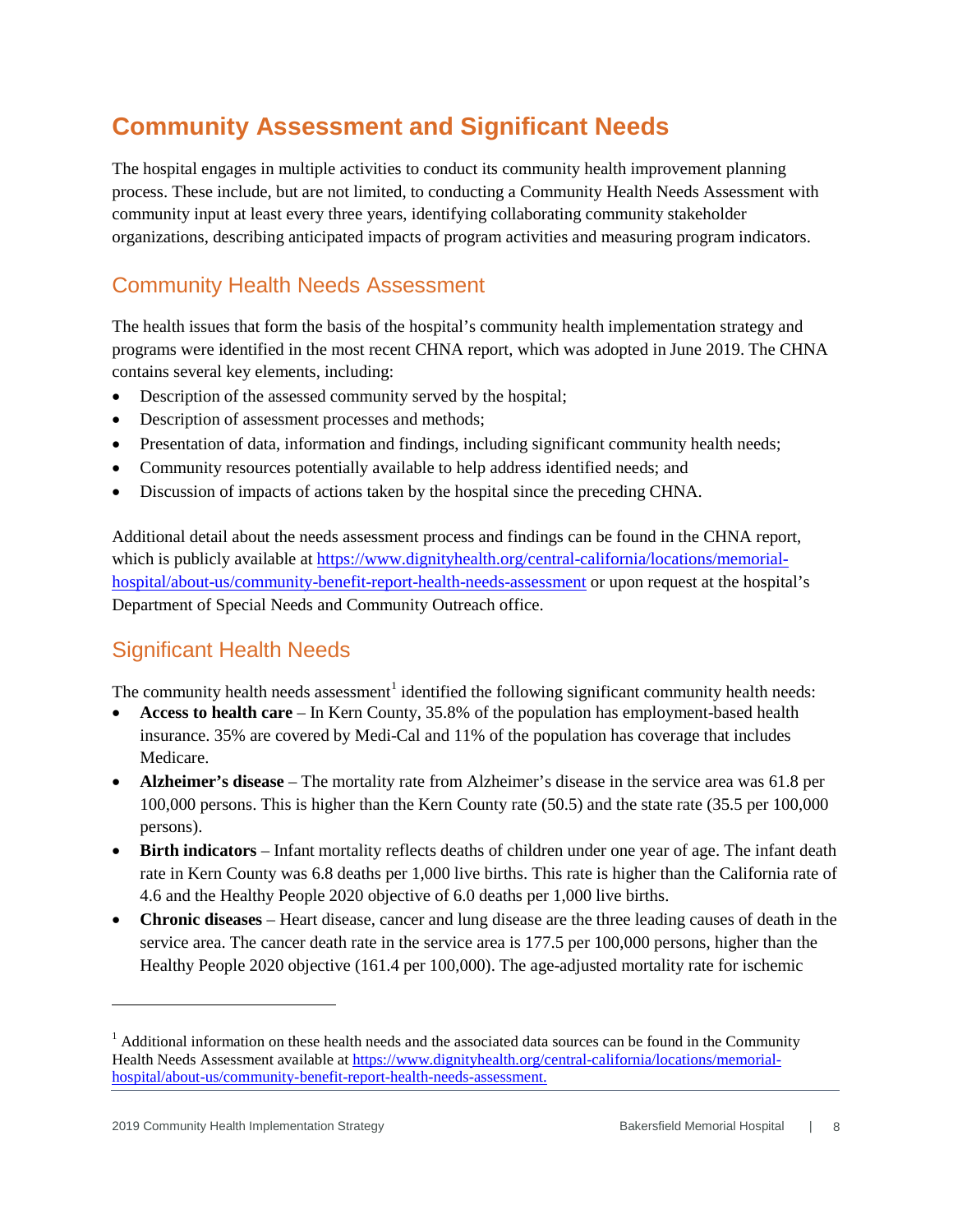heart disease in the service area was 146.3 deaths per 100,000 persons. This rate of heart disease death exceeded the Healthy People 2020 objective of 103.4 per 100,000 persons. The age-adjusted rate of death from stroke was 43.1 deaths per 100,000 persons. This rate of stroke death exceeded the Healthy People 2020 objective of 34.8 stroke deaths per 100,000 persons.

- **Dental care** 2.4% of Kern County residents have never been to a dentist and 11.8% have not visited a dentist for five or more years. 25.3% of adults rated the condition of their teeth as fair to poor. 17.2% of Kern County children, ages 3 to 11, have never been to a dentist.
- **Economic insecurity** Within Kern County unemployment was 9.2% in 2017. Areas with high unemployment were: Taft Heights (12.7%) and Taft (10.3%). Lamont had the highest rate of seniors (41.6%) living in poverty. Bakersfield (93305) has the highest percentage of children in poverty (58.6%).
- **Environmental pollution** In 2016, Kern County had 78 days with ground-level ozone concentrations above the U.S. standard of 0.070 parts per million, compared to 22 days of high ozone concentrations in the state for the year.
- **Food insecurity** Among the population in Kern County, 13.6% experienced food insecurity during the past year. Among children in Kern County, 25% lived in households that experienced food insecurity at some point in the year. The rate of food insecurity was higher in Kern County than in the state.
- **Housing and homelessness** In Kern County, there was a spike of 9% in homelessness from 2017 to 2018, and a 46% increase in the number of unsheltered homeless. Among children, 3.7% of public school enrollees in Kern County were recorded as being homeless at some point during the 2015- 2016 school year.
- **Mental health** Mortality from suicide was higher in the service area (13.8 per 100,000 persons) than in the state (11.0 per 100,000 persons). The service area rate for suicide does not meet the Healthy People 2020 objective for suicide (10.2 deaths per 100,000 persons). In Kern County, 12% of adults experienced serious psychological distress in the past year. 19.7% of teens needed help for an emotional or mental health problem and 10.9% of these teens received counseling.
- **Overweight and obesity** In Kern County, 34.8% of adults, 21.6% of teens, and 23.4% of children are overweight. This is a larger percentage of overweight children and teens than in the state. In Kern County, 40.7% of adults, ages 20 and older, are obese. 20.6% of county teens are obese. The Healthy People 2020 objectives for obesity are 30.5% of adults, ages 20 and over, and 16.1% of teens.
- **Preventive practices** –The Healthy People 2020 objective is for 70% of the population to receive a flu shot. 44.1% of Kern County adults received a flu shot. Among Kern County seniors, 69.7% had received a flu shot. Among Kern County children, 6 months to 17 years, 47.7% received the flu shot.
- **Sexually transmitted infections** Rates of STIs are climbing rapidly in Kern County. The rate for chlamydia in Kern County in 2017 was 763.1 diagnosed cases per 100,000 persons. The Kern County rate of gonorrhea was 251.6 cases per 100,000 persons.
- **Substance use and misuse** The Healthy People 2020 objective for cigarette smoking among adults is 12%. In Kern County, 14.6% of adults smoke cigarettes. Among county adults, 32.6% of had engaged in binge drinking in the past year. The rate of opioid prescriptions in Kern County was 772.1 per 1,000 persons. This rate is higher than the state rate of opioid prescribing (508.7 per 1,000 persons).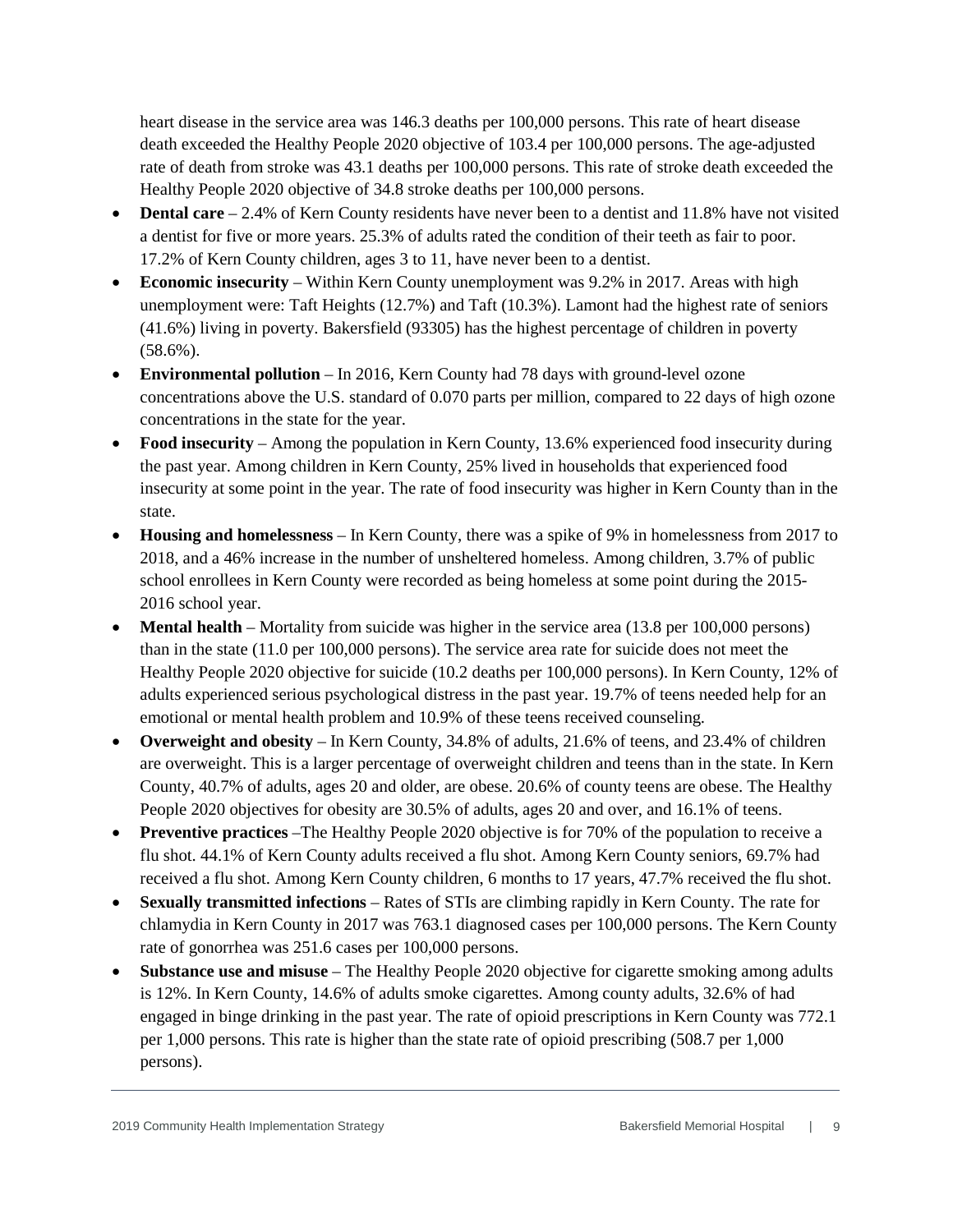- **Unintentional injuries** The age-adjusted death rate from unintentional injuries in the service area was 55.1 per 100,000 persons. This rate was higher than for Kern County (51.6 deaths per 100,000 persons). The death rate from unintentional injuries in the service area exceeds the Healthy People 2020 objective of 36.4 deaths for unintentional injuries per 100,000 persons.
- **Violence and injury prevention** Violent crime rates increased from 2014 to 2017 in Bakersfield. Property crime rates increased from 2014 to 2017 in Bakersfield and Shafter. In Kern County the rate of children, under 18 years, who experienced abuse or neglect, was 11.8 per 1,000 children. This was higher than the state rate of 7.7 per 1,000 children.

#### <span id="page-9-0"></span>Significant Needs the Hospital Does Not Intend to Address

Memorial will not focus on the following needs identified in the CHNA: birth indicators, dental care, environmental pollution, mental health, sexually transmitted infections, substance use and misuse, unintentional injuries and violence and injury prevention. Taking existing community resources into consideration, Memorial has selected to concentrate on those health needs that we can most effectively address given our areas of focus. Memorial has insufficient resources to effectively address all the identified needs and in some cases, the needs are currently addressed by others in the community.

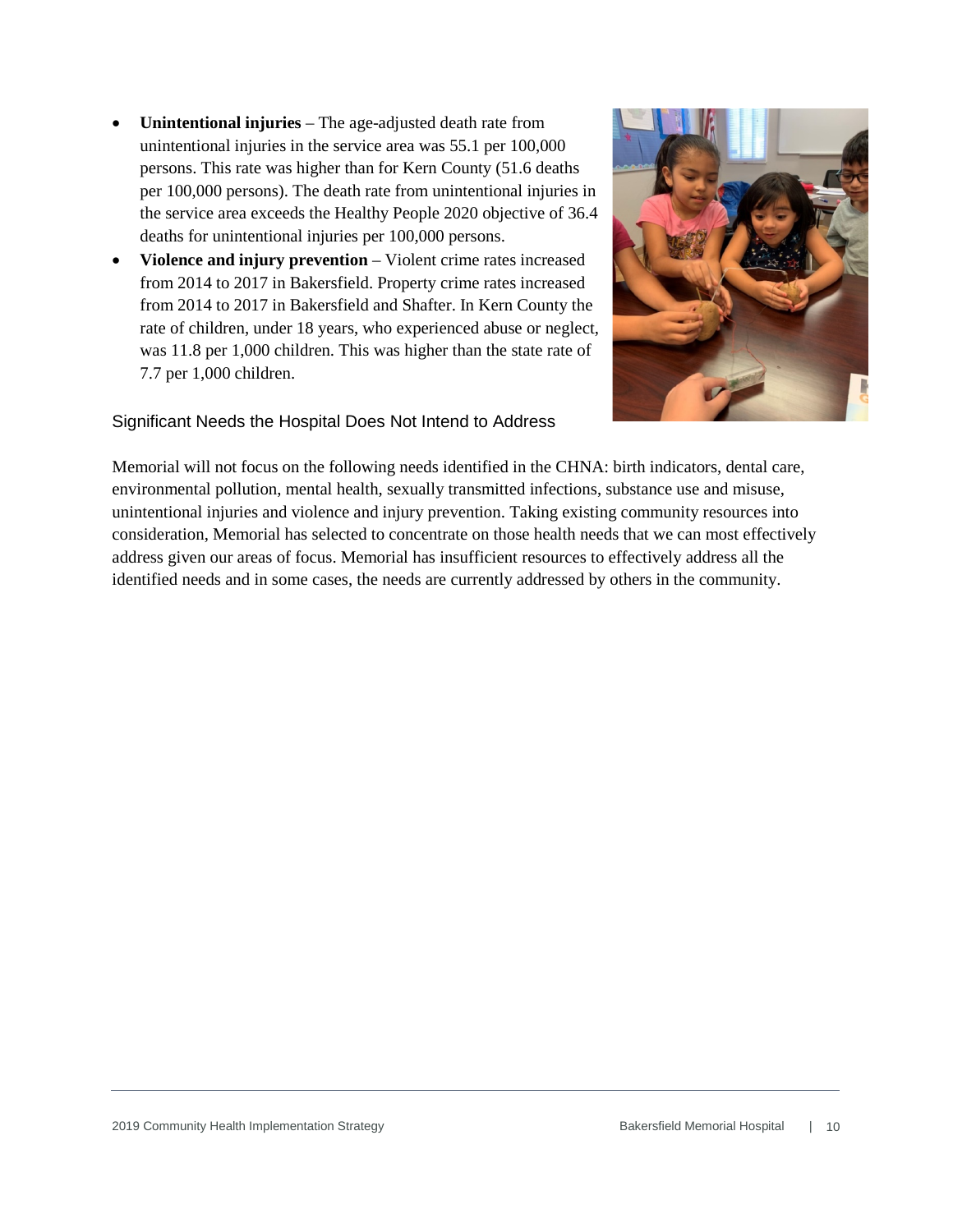### <span id="page-10-0"></span>**2019 Implementation Strategy**

This section presents strategies and program activities the hospital intends to deliver, fund or collaborate with others to address significant community health needs over the next three years. It summarizes planned activities with statements on anticipated impacts and planned collaboration. Program Digests provide additional details on select programs.

This report specifies planned activities consistent with the hospital's mission and capabilities. The hospital may amend the plan as circumstances warrant. For instance, changes in significant community health needs or in community assets and resources directed to those needs may merit refocusing the hospital's limited resources to best serve the community.

The anticipated impacts of the hospital's activities on significant health needs are summarized below, and for select program initiatives are stated in Program Digests. Overall, the hospital anticipates that actions taken to address significant health needs will: improve health knowledge, behaviors, and status; increase access to needed and beneficial care; and help create conditions that support good health. The hospital works to evaluate impact and sets priorities for its community health programs in triennial Community Health Needs Assessments.



### <span id="page-10-1"></span>Creating the Implementation Strategy

Bakersfield Memorial Hospital is dedicated to improving community health and delivering community benefit with the engagement of its management team, board, clinicians and staff, and in collaboration with community partners.

The following criteria were used by the hospital to determine the significant health needs Memorial will address in the Implementation Strategy:

- Existing Infrastructure: There are programs, systems, staff and support resources in place to address the issue.
- Established Relationships: There are established relationships with community partners to address the issue.
- Ongoing Investment: Existing resources are committed to the issue. Staff time and financial resources for this issue are counted as part of our community benefit effort.
- Focus Area: Has acknowledged competencies and expertise to address the issue and the issue fits with the organizational mission.

The Special Needs and Community Outreach team participated in a facilitated meeting to discuss the identified health needs according to these criteria. The CHNA served as the resource document for the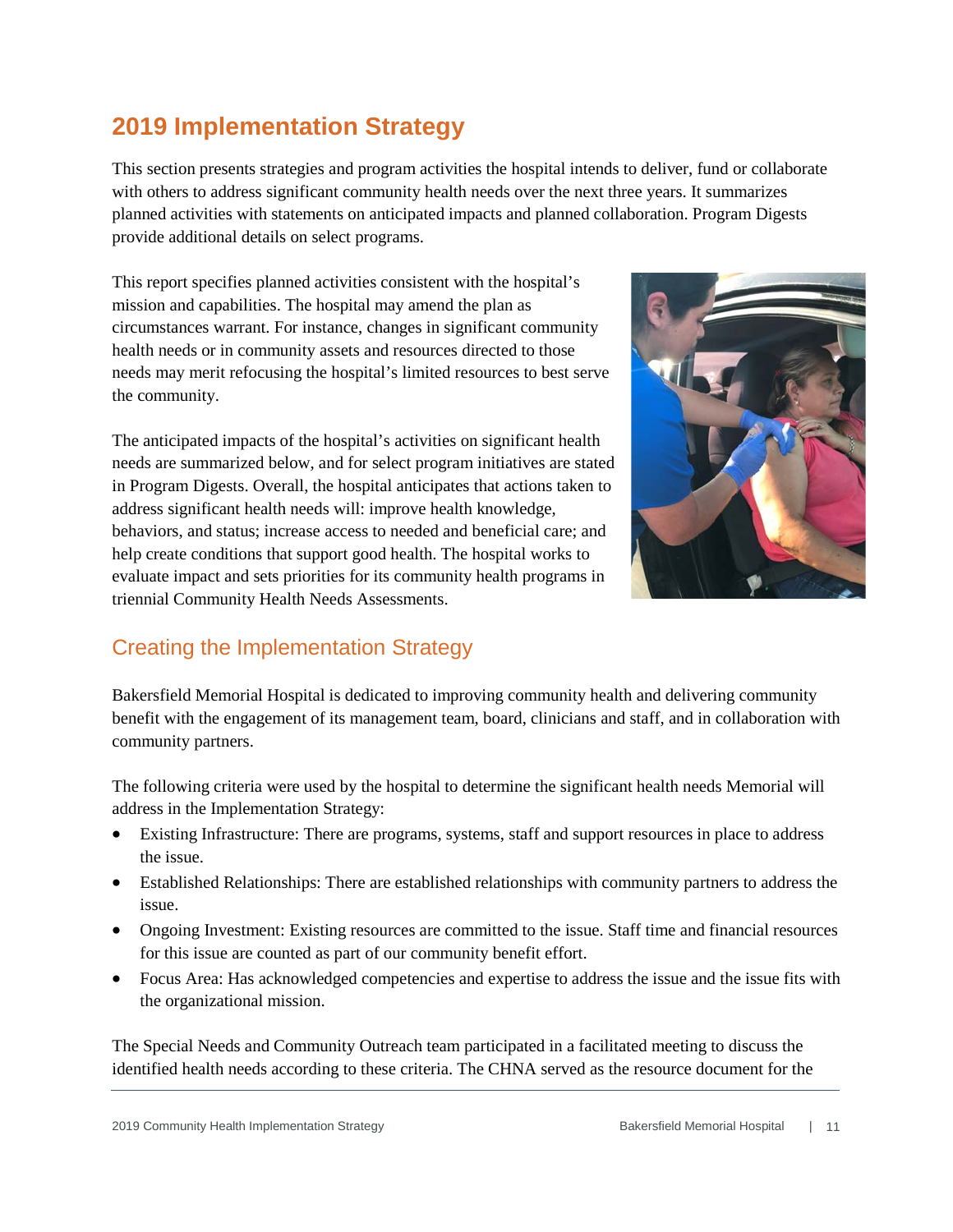review of health needs as it provided statistical data on the severity of issues and also included community input on the health needs. As well, the community prioritization of the needs was taken into consideration. The Community Benefit Committee also engaged in the process to review the health needs and confirm priority health needs. As a result of the review of needs and application of the above criteria, Memorial chose to focus on: access to care, Alzheimer's disease, chronic diseases, overweight and obesity, preventive practices and social determinants of health/basic needs.

For each health need the hospital plans to address, the Implementation Strategy describes: actions the hospital intends to take, including programs and resources it plans to commit, anticipated impacts of these actions, and planned collaboration between the hospital and other organizations. In most cases, the strategies identified to address the selected needs are based on existing programs that have evidence of success. For some strategies, Memorial is part of a larger collaborative effort focused on addressing a countywide need.

### <span id="page-11-0"></span>Strategy by Health Need

The tables below present strategies and program activities the hospital intends to deliver to help address significant health needs identified in the CHNA report. They are organized by health need and include statements of the anticipated impact and any planned collaboration with other organizations in our community.

| <b>Health Need: Access to Care</b>                      |                                                                                                                                                                                                                                                                                                                                                                                                                      |
|---------------------------------------------------------|----------------------------------------------------------------------------------------------------------------------------------------------------------------------------------------------------------------------------------------------------------------------------------------------------------------------------------------------------------------------------------------------------------------------|
| <b>Strategy or</b><br><b>Program Name</b>               | <b>Summary Description</b>                                                                                                                                                                                                                                                                                                                                                                                           |
| Financial assistance                                    | Memorial delivers compassionate, high quality, affordable health care and<br>advocates for members of our community who are poor and<br>disenfranchised. In furtherance of this mission, the hospital will provide<br>financial assistance to eligible patients who do not have the capacity to<br>pay for medically necessary health care services, and who otherwise may<br>not be able to receive these services. |
| <b>Community Grants</b><br>Program                      | Grant funds may be awarded to nonprofit organizations to deliver services<br>and strengthen service systems, which improve the health and well-being<br>of vulnerable and underserved populations.                                                                                                                                                                                                                   |
| <b>Coordinated Care</b><br>Network Initiative<br>(CCNI) | Through the CCNI, hospital care coordination and community partner<br>agencies will work together to identify vulnerable patients' health and<br>health-related social needs, and electronically link health care providers to<br>organizations that provide direct services.                                                                                                                                        |
| <b>Community Health</b><br>Initiative                   | Increases access to health insurance and health care for hard to reach<br>individuals in Kern County. Provides training for application assistance,<br>and educates families on the importance of preventive care.                                                                                                                                                                                                   |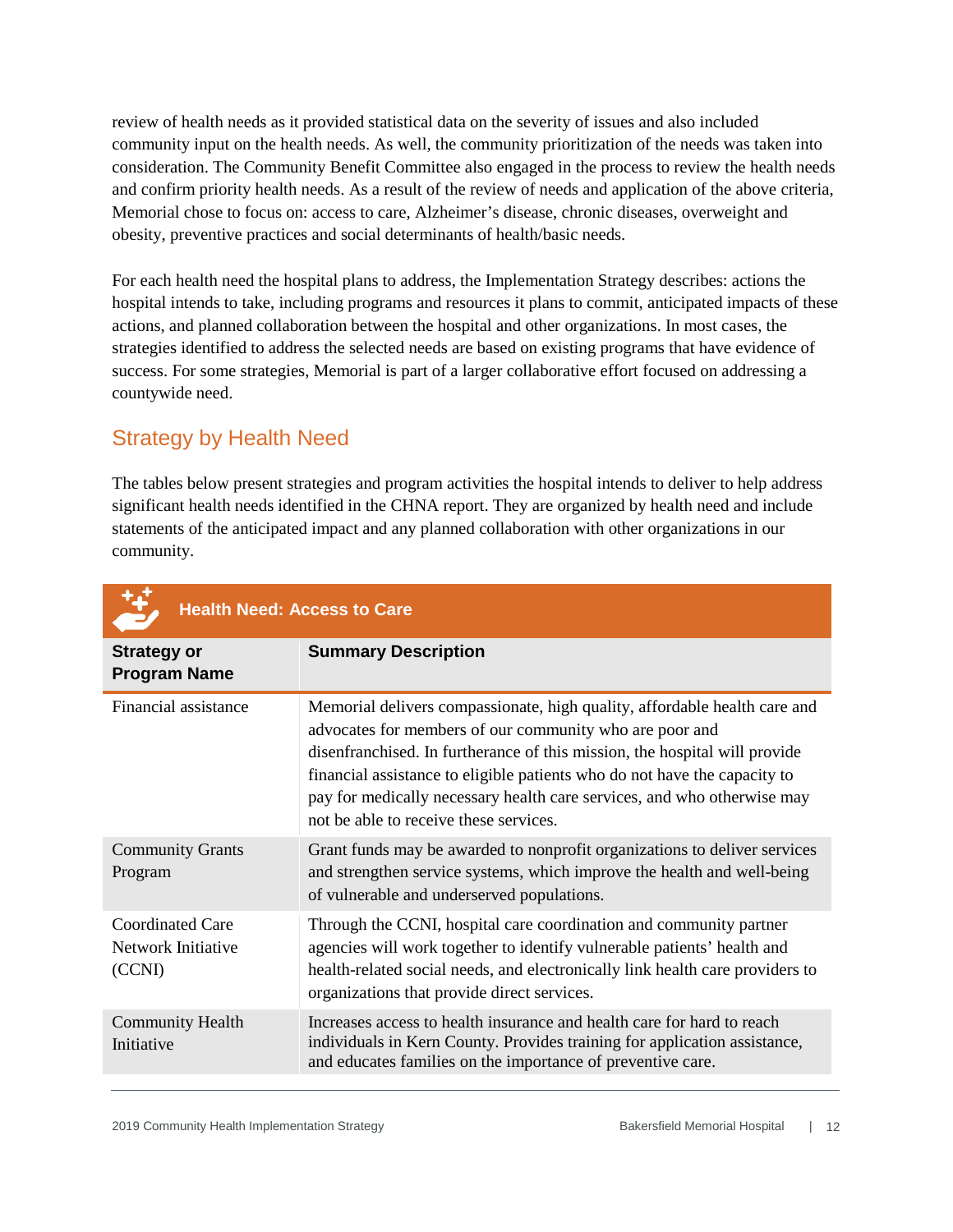| Homemaker Care                | Provides in home services, linkages to health care resources and social |
|-------------------------------|-------------------------------------------------------------------------|
| Program                       | services that improve the quality of life for vulnerable clients.       |
| <b>Prescription Purchases</b> | Purchases necessary medications in emergency situations for people who  |
| for Indigents                 | must have the medicines for their health but have no money to buy them. |

**Anticipated Impact:** The initiatives addressing access to care are anticipated to result in: early identification and treatment of health issues, gains in public or private health care coverage, increased knowledge on how to access and navigate the health care system, and linkages to health care resources and social services that improve the quality of life for vulnerable clients.

**Planned Collaboration:** Key partners include community clinics, community-based organizations, schools and school districts, faith groups, public health and local cities.

| <u>taj</u>                                | <b>Health Need: Alzheimer's Disease</b>                                                                                                                                                            |
|-------------------------------------------|----------------------------------------------------------------------------------------------------------------------------------------------------------------------------------------------------|
| <b>Strategy or</b><br><b>Program Name</b> | <b>Summary Description</b>                                                                                                                                                                         |
| <b>Community Grants</b><br>Program        | Grant funds may be awarded to nonprofit organizations to deliver services<br>and strengthen service systems, which improve the health and well-being<br>of vulnerable and underserved populations. |
| <b>Homemaker Care</b><br>Program          | Provides in home services, linkages to health care resources and social<br>services that improve the quality of life for vulnerable clients.                                                       |

**Anticipated Impact:** The initiatives addressing Alzheimer's disease are anticipated to result in: early identification of health issues related to Alzheimer's disease, education and training of caregivers to provide safe and appropriate care for persons with Alzheimer's disease.

**Planned Collaboration:** Key partners include faith community, community clinics, communitybased organizations, Alzheimer's organizations and senior services agencies.

| 马                                                                                                    | <b>Health Need: Chronic Diseases</b>                                                                                                                                                               |
|------------------------------------------------------------------------------------------------------|----------------------------------------------------------------------------------------------------------------------------------------------------------------------------------------------------|
| <b>Strategy or</b><br><b>Program Name</b>                                                            | <b>Summary Description</b>                                                                                                                                                                         |
| <b>Community Grants</b><br>Program                                                                   | Grant funds may be awarded to nonprofit organizations to deliver services<br>and strengthen service systems, which improve the health and well-being<br>of vulnerable and underserved populations. |
| <b>Community Wellness</b><br>Program: Chronic<br>Disease/Diabetes Self-<br><b>Management Program</b> | Provides residents who have chronic diseases with the knowledge, tools<br>and motivation needed to become proactive in their health through 6-week<br>workshops.                                   |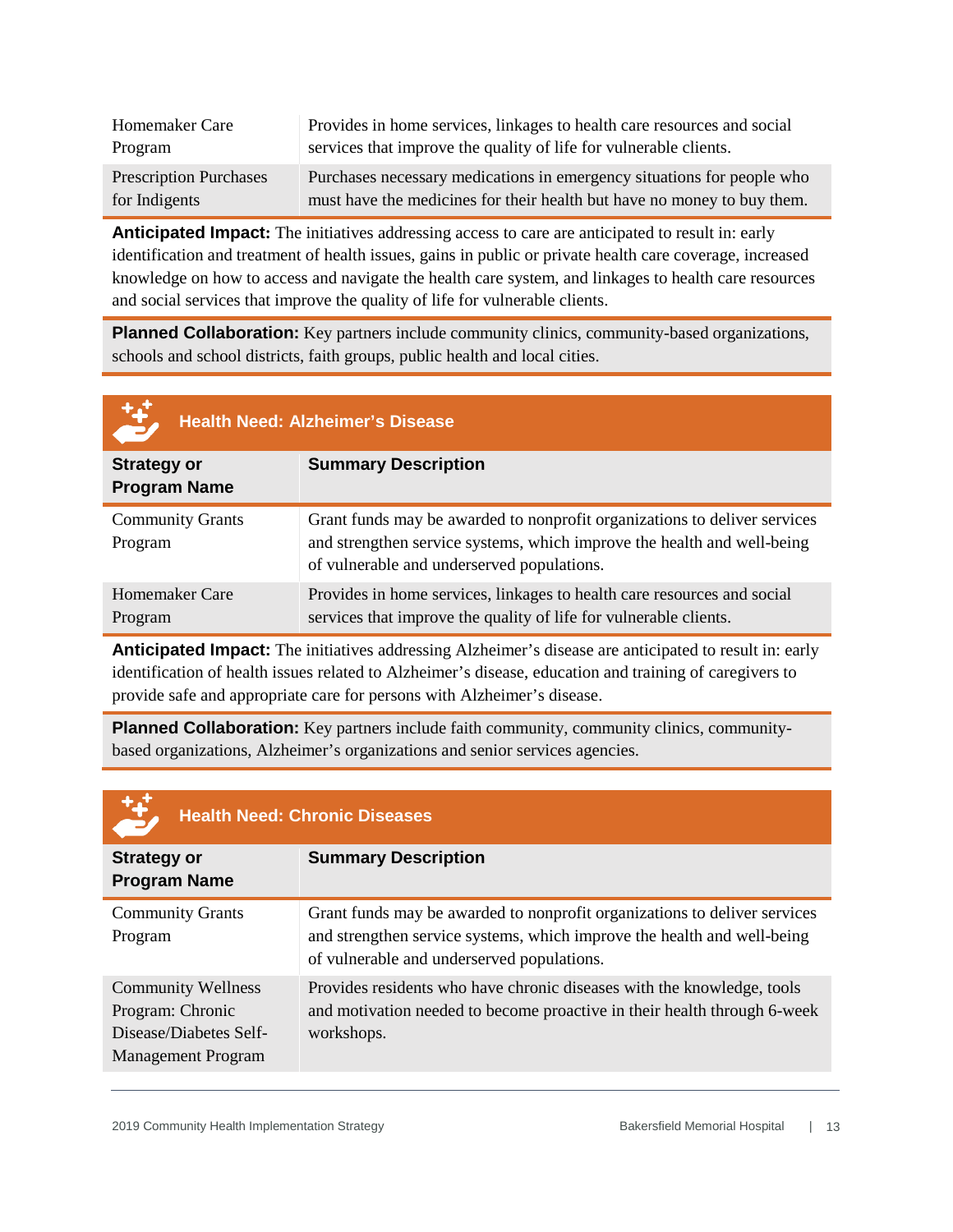Smoking Cessation Program Facilitates Freedom From Smoking®, an eight session seminar, to help encourage participants to work on the process and problems of quitting.

**Anticipated Impact:** The initiatives addressing chronic diseases are anticipated to result in: early identification of chronic health issues, avoiding hospital admissions for diabetes and Congestive Heart Failure, and motivating individuals to quit smoking and improve the length and quality of life.

**Planned Collaboration:** Key partners include faith community, community clinics, and communitybased organizations.

| 母                                         | <b>Health Need: Overweight and Obesity</b>                                                                                                                                                                                                                |
|-------------------------------------------|-----------------------------------------------------------------------------------------------------------------------------------------------------------------------------------------------------------------------------------------------------------|
| <b>Strategy or</b><br><b>Program Name</b> | <b>Summary Description</b>                                                                                                                                                                                                                                |
| <b>Community Grants</b><br>Program        | Grant funds may be awarded to nonprofit organizations to deliver services<br>and strengthen service systems, which improve the health and well-being<br>of vulnerable and underserved populations.                                                        |
| <b>Community Wellness</b><br>Program      | Provides health education on nutrition, diabetes, cholesterol and<br>hypertension. Offers community fitness classes. Health screenings for<br>blood pressure, blood sugar, and BMI are provided at community sites,<br>health fairs and community events. |
| Healthy Kids in Healthy<br><b>Homes</b>   | The 8-session program provides information to children on the topics of<br>nutrition, exercise, and lifestyle.                                                                                                                                            |

**Anticipated Impact:** The initiatives addressing overweight and obesity are anticipated to result in: early identification of health issues related to obesity, increased knowledge on the factors that contribute to obesity and the health risks associated with obesity, and increased knowledge on how to prevent obesity through nutrition and physical fitness.

**Planned Collaboration:** Key partners include public health, faith community, community clinics, community-based organizations, and schools and school districts.

| E                                         | <b>Health Need: Preventive Practices</b>                                                                                                                                                           |
|-------------------------------------------|----------------------------------------------------------------------------------------------------------------------------------------------------------------------------------------------------|
| <b>Strategy or</b><br><b>Program Name</b> | <b>Summary Description</b>                                                                                                                                                                         |
| <b>Community Grants</b><br>Program        | Grant funds may be awarded to nonprofit organizations to deliver services<br>and strengthen service systems, which improve the health and well-being<br>of vulnerable and underserved populations. |
| <b>Community Wellness</b><br>Program      | Provides community health screenings, as well as health education on a<br>variety of prevention topics.                                                                                            |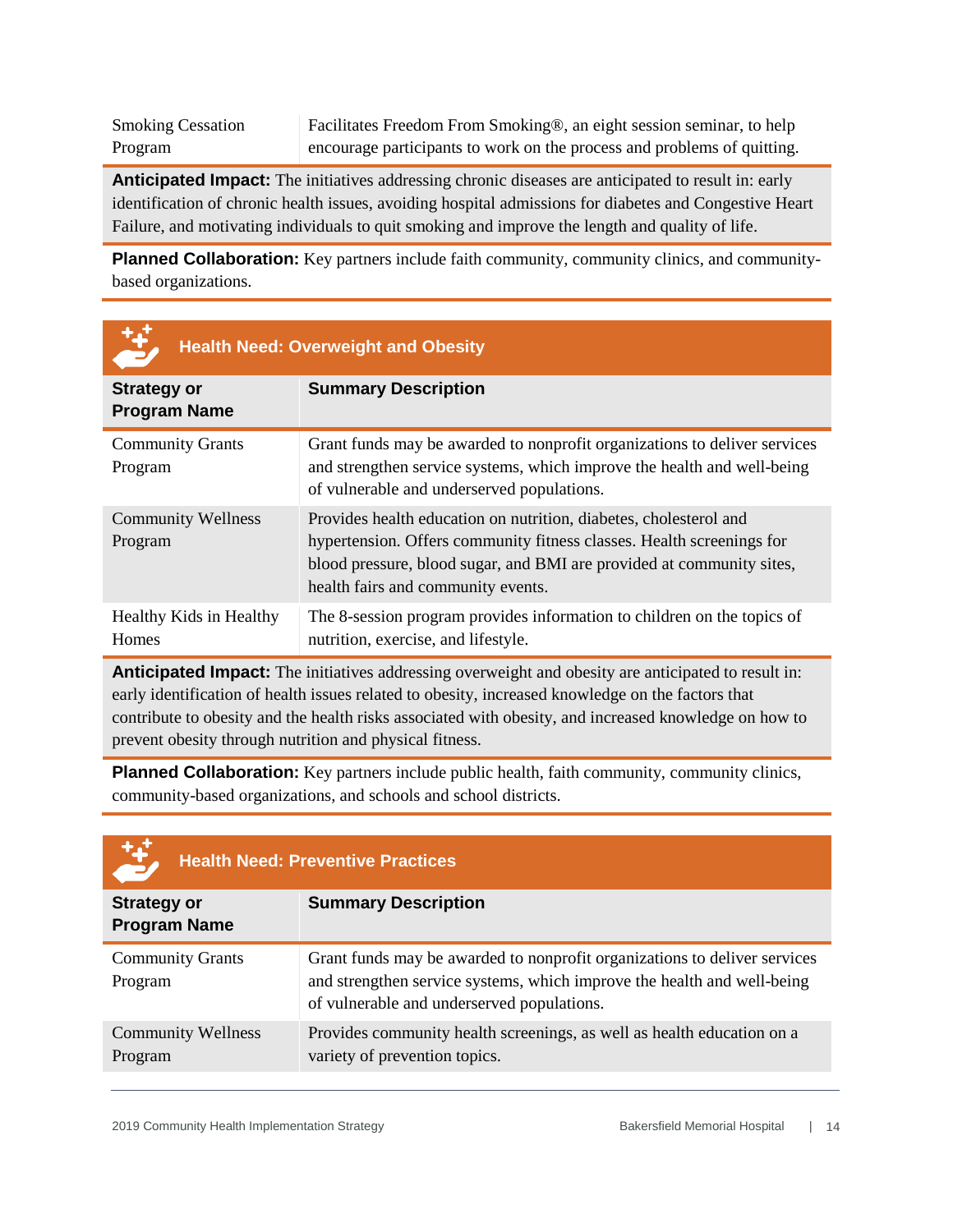| <b>Smoking Cessation</b> | Facilitates Freedom From Smoking®, an eight session seminar, to help      |
|--------------------------|---------------------------------------------------------------------------|
| Program                  | encourage participants to work on the process and problems of quitting.   |
| Community Health         | Increases access to health insurance and health care for hard to reach    |
| Initiative               | individuals in Kern County. Provides training for application assistance, |
|                          | and educates families on the importance of preventive care.               |

**Anticipated Impact:** The initiatives addressing preventive practices are anticipated to result in: early identification of health issues, increased knowledge on factors that contribute to health risks and improved healthy lifestyles.

**Planned Collaboration:** Key partners include public health, schools and school districts, faith community, community clinics and community-based organizations.

|                                               | <b>Health Need: Social Determinants of Health/Basic Needs</b>                                                                                                                                                                                                                                              |
|-----------------------------------------------|------------------------------------------------------------------------------------------------------------------------------------------------------------------------------------------------------------------------------------------------------------------------------------------------------------|
| <b>Strategy or</b><br><b>Program Name</b>     | <b>Summary Description</b>                                                                                                                                                                                                                                                                                 |
| <b>Community Grants</b><br>Program            | Grant funds may be awarded to nonprofit organizations to deliver services<br>and strengthen service systems, which improve the health and well-being<br>of vulnerable and underserved populations.                                                                                                         |
| Learning and Outreach<br>Centers              | In collaboration with other community service agencies, the centers<br>provide referral services, food, clothing, and education to the most<br>vulnerable and needy residents of the community. After school programs<br>at the centers provide tutoring support five days a week to underserved<br>youth. |
| <b>Coordinated Care</b><br>Network Initiative | Addresses the social determinants of health and ultimately links referred<br>patients to appropriate and needed community-based services.                                                                                                                                                                  |
| Art and Spirituality<br>Center                | Provides opportunities for artistic expression, meditation, relaxation, and<br>creativity to promote health and well-being, aiding in physical, mental,<br>and emotional recovery, including relieving anxiety and decreasing the<br>perception of pain.                                                   |
| Homemaker Care<br>Program                     | Provides in home services, linkages to health care resources and social<br>services that improve the quality of life for vulnerable clients.                                                                                                                                                               |

**Anticipated Impact:** The initiatives addressing basic needs services are anticipated to result in: increased access to health and social services to help residents of Kern County stay healthy and to live a better quality of life.

**Planned Collaboration:** Key partners include faith community, food bank/pantries, housing and homelessness agencies, community clinics, community-based organizations, and senior agencies.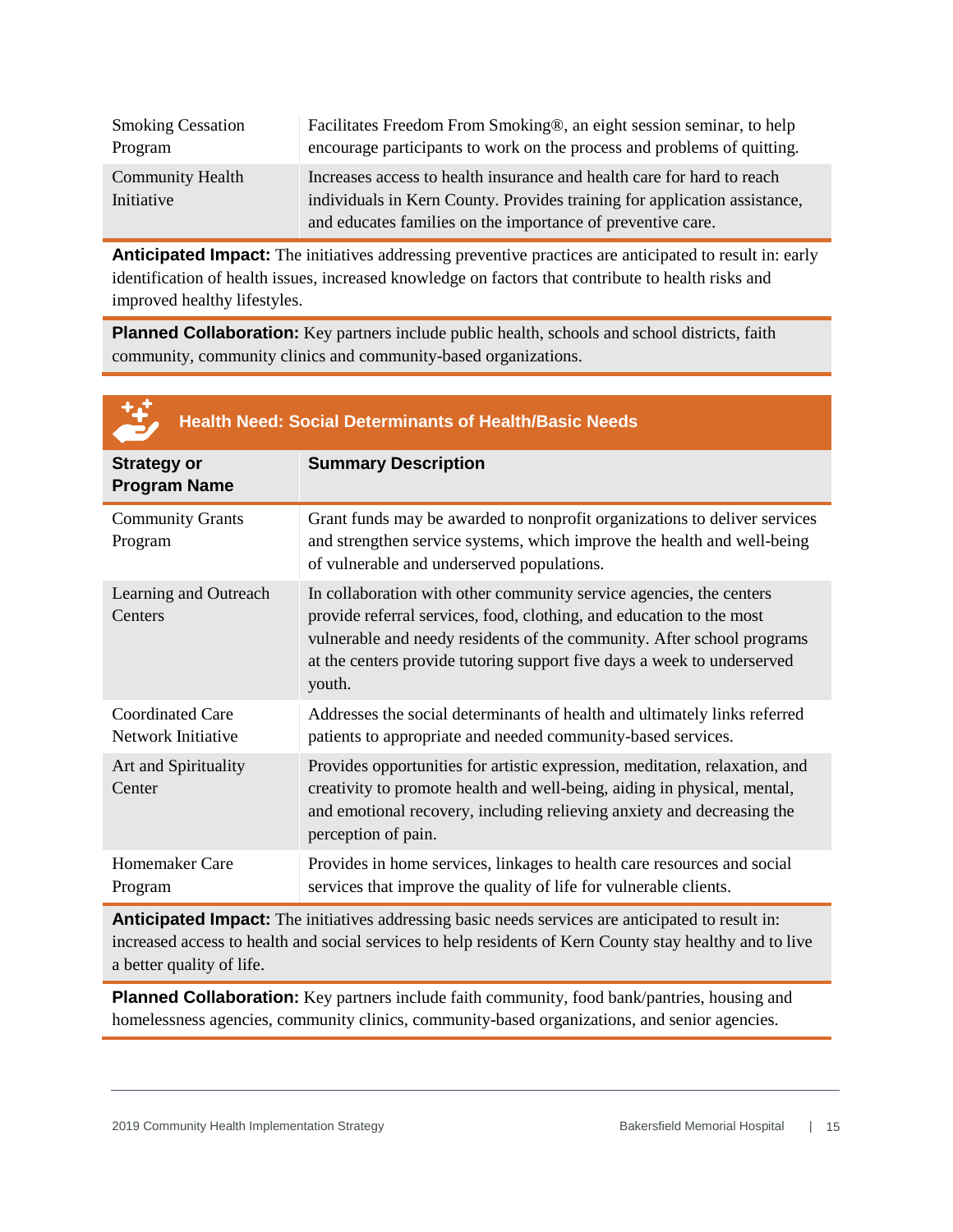### <span id="page-15-0"></span>Program Digests

The following pages include Program Digests describing key programs and initiatives that address one or more significant health needs in the most recent CHNA report. The digests include program descriptions and intervention actions, statements of the health needs being addressed, planned collaboration, and program goals and measurable objectives.

|                                                          | <b>Dignity Health Community Grants Program</b>                                                                                                                                                                                                                                                                              |
|----------------------------------------------------------|-----------------------------------------------------------------------------------------------------------------------------------------------------------------------------------------------------------------------------------------------------------------------------------------------------------------------------|
| <b>Significant Health Needs</b><br>Addressed             | $\boxtimes$ Access to care<br>$\boxtimes$ Alzheimer's disease<br>$\boxtimes$ Chronic diseases<br>$\boxtimes$ Overweight and obesity<br>$\boxtimes$ Preventive practices<br>$\boxtimes$ Social determinants of health/basic needs                                                                                            |
| <b>Program Description</b>                               | Award grant funds to local non-profit organizations to be used to effect<br>collective impact, addressing the health priorities established by the<br>hospital (based on the most recent Community Health Needs<br>Assessment). Awards will be given to agencies with a formal<br>collaboration and a link to the hospital. |
| <b>Community Benefit</b><br>Category                     | $E1 - Cash$ Donation                                                                                                                                                                                                                                                                                                        |
|                                                          |                                                                                                                                                                                                                                                                                                                             |
| <b>Planned Actions for 2019-2020</b>                     |                                                                                                                                                                                                                                                                                                                             |
| Program Goal /<br>Anticipated Impact                     | Increased access and reduced barriers to health care, preventive care,<br>basic needs and chronic disease prevention and treatment for the<br>medically underserved.                                                                                                                                                        |
| Measurable Objective(s)<br>with Indicator(s)             | Funding will be provided to implement programs that support hospital<br>priorities and demonstrate strong collaboration with the hospital. 100%<br>of funded programs will report objectives as a result of grants on a semi-<br>annual basis.                                                                              |
| <b>Intervention Actions for</b><br><b>Achieving Goal</b> | All awarded agencies will work with Special Needs and Community<br>Outreach staff to ensure programs meet the objectives stated in their<br>grant proposals.                                                                                                                                                                |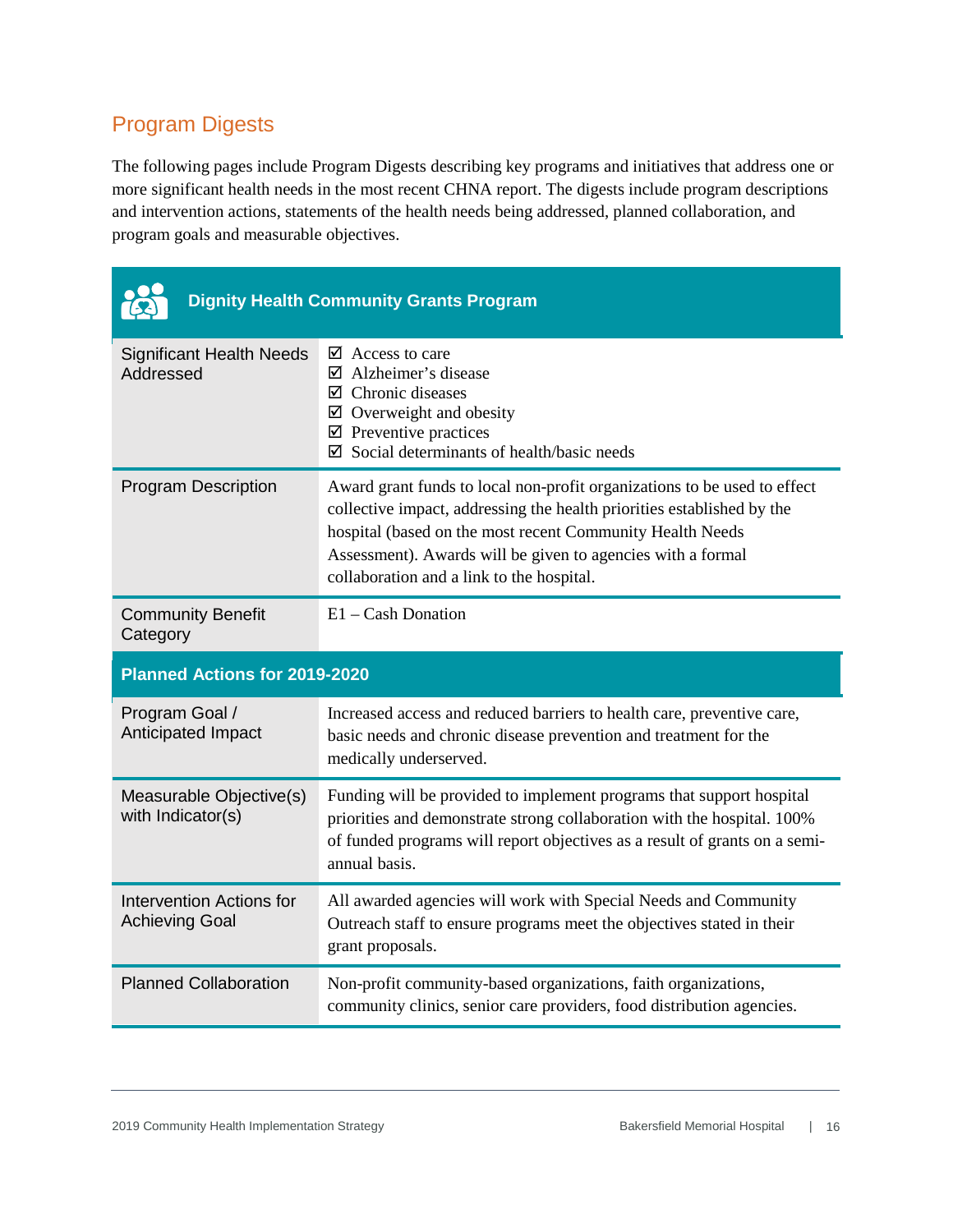

### **Chronic Disease/Chronic Pain/Diabetes Self-Management Programs**

| <b>Significant Health Needs</b><br>Addressed             | $\triangleright$ Access to care<br>$\Box$ Alzheimer's disease<br>$\boxtimes$ Chronic diseases<br>$\boxtimes$ Overweight and obesity<br>$\boxtimes$ Preventive practices<br>Social determinants of health/basic needs                                                                                                                                                                                                                                                                                                                                                                                                                                                 |
|----------------------------------------------------------|----------------------------------------------------------------------------------------------------------------------------------------------------------------------------------------------------------------------------------------------------------------------------------------------------------------------------------------------------------------------------------------------------------------------------------------------------------------------------------------------------------------------------------------------------------------------------------------------------------------------------------------------------------------------|
| <b>Program Description</b>                               | The Healthy Living Self-Management Programs (Chronic Disease,<br>Chronic Pain and Diabetes) are designed for persons who have diabetes<br>and other chronic illnesses, providing them with the knowledge, tools<br>and motivation needed to become proactive in their health. Each program<br>seminar consists of six weekly classes covering a variety of topics<br>including nutrition, exercise, use of medications, communication with<br>doctors, stress management, and evaluating new treatments.                                                                                                                                                             |
| <b>Community Benefit</b><br>Category                     | A1- Community Health Education - Lectures/Workshops<br>A1- Community Health Education - Individual health education for<br>uninsured/under insured<br>A2- Community Based Clinical Services - Immunizations/Screenings<br>A3- Health Care Support Services - Case management post-discharge                                                                                                                                                                                                                                                                                                                                                                          |
| Planned Actions for 2019-2020                            |                                                                                                                                                                                                                                                                                                                                                                                                                                                                                                                                                                                                                                                                      |
| Program Goal /<br>Anticipated Impact                     | Decrease hospital admissions for two of the most prevalent<br>ambulatory care sensitive conditions in our community (diabetes<br>and congestive heart failure).                                                                                                                                                                                                                                                                                                                                                                                                                                                                                                      |
| Measurable Objective(s)<br>with Indicator(s)             | Provide 25 Healthy Living seminars in Kern County areas with a<br>٠<br>Community Needs Index (CNI) score of 3 or above to ensure that<br>underserved persons throughout the county will have access to the<br>seminars.<br>At a minimum, 90% of all participants with chronic diseases who<br>$\bullet$<br>complete Healthy Living seminars will remain healthier after their<br>seminars, as measured by those who avoid admissions to the hospital<br>or emergency department for three months following their<br>participation in the program.<br>Provide three new locations in Kern County for Healthy Living<br>٠<br>seminars in order to expand our services. |
| <b>Intervention Actions for</b><br><b>Achieving Goal</b> | Offer seminars that are six weeks in length that target persons with<br>٠<br>diabetes and other chronic diseases.                                                                                                                                                                                                                                                                                                                                                                                                                                                                                                                                                    |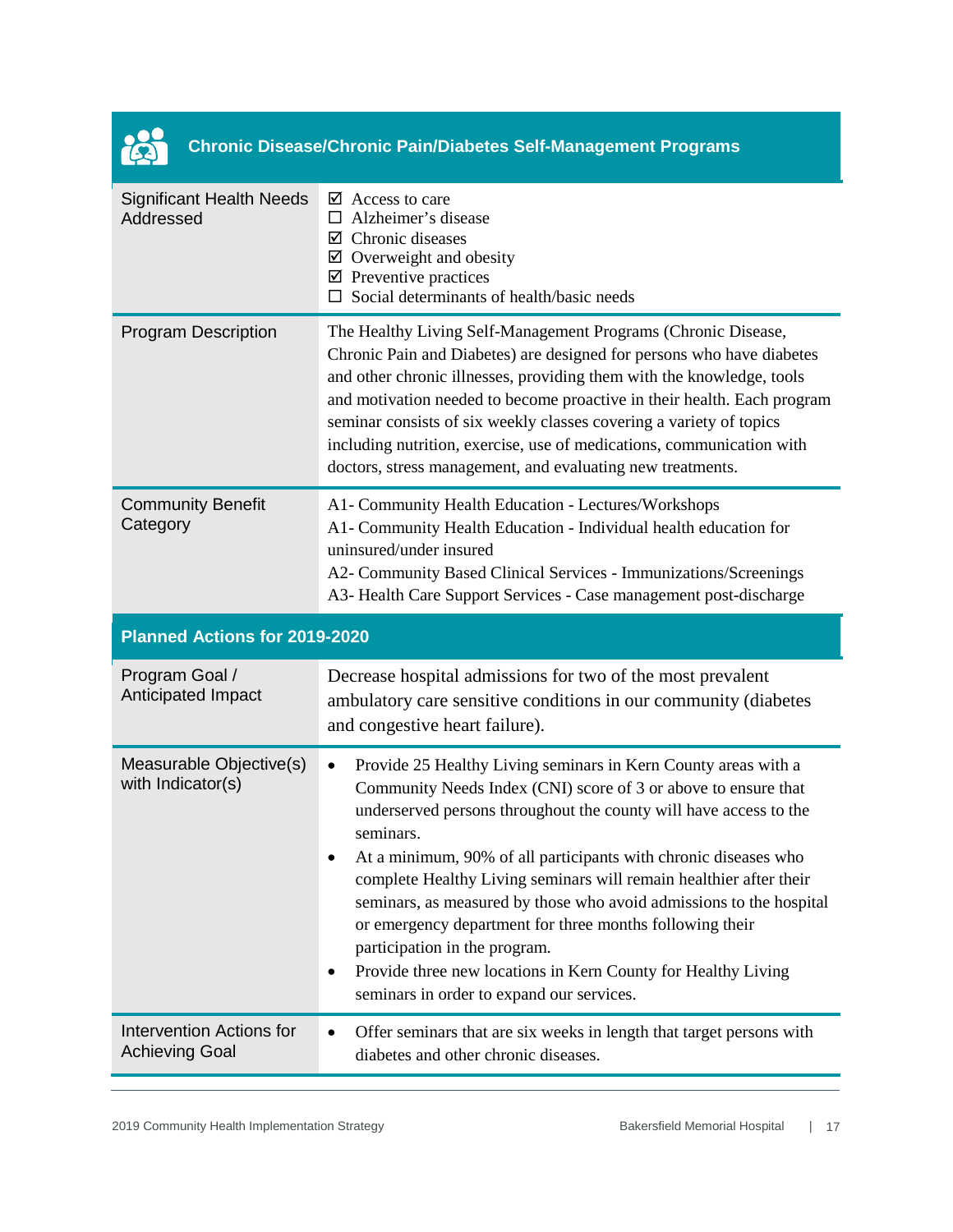|                              | Focus seminars on the uninsured and populations who qualify for<br>$\bullet$<br>publicly funded health care plans.<br>Engage clinical health professionals and health plan providers to<br>$\bullet$<br>guide program improvement.<br>Encourage and support continuing education for leader development<br>$\bullet$<br>to ensure the Healthy Living Self-Management Programs provide<br>quality service |
|------------------------------|----------------------------------------------------------------------------------------------------------------------------------------------------------------------------------------------------------------------------------------------------------------------------------------------------------------------------------------------------------------------------------------------------------|
| <b>Planned Collaboration</b> | Key partners include community health centers, churches, school<br>districts, health care providers, health plans, senior centers, and family<br>resource centers.                                                                                                                                                                                                                                       |

| <b>Community Wellness Program</b>            |                                                                                                                                                                                                                                                                                                                                                                                                                   |
|----------------------------------------------|-------------------------------------------------------------------------------------------------------------------------------------------------------------------------------------------------------------------------------------------------------------------------------------------------------------------------------------------------------------------------------------------------------------------|
| <b>Significant Health Needs</b><br>Addressed | $\boxtimes$ Access to care<br>Alzheimer's disease<br>$\Box$<br>$\boxtimes$ Chronic diseases<br>$\boxtimes$ Overweight and obesity<br>$\boxtimes$ Preventive practices<br>Social determinants of health/basic needs<br>$\Box$                                                                                                                                                                                      |
| <b>Program Description</b>                   | The Community Wellness Program is focused on preventive health care<br>by providing on-site screenings and health and wellness education<br>classes on relevant topics for residents throughout Kern County. The<br>Community Wellness Program encompasses programs that address<br>prevention, screening for cancer, cardiovascular disease, asthma,<br>diabetes, overweight and obesity, and smoking cessation. |
| <b>Community Benefit</b><br>Category         | A1- Community Health Education - Lectures/Workshops<br>A1- Community Health Education - Individual health education for<br>uninsured/under insured<br>A2- Community Based Clinical Services - Immunizations/Screenings<br>A3- Health Care Support Services - Case management post-discharge                                                                                                                       |
| Planned Actions for 2019-2020                |                                                                                                                                                                                                                                                                                                                                                                                                                   |
| Program Goal /<br>Anticipated Impact         | The Community Wellness Program will increase access to<br>preventive health screenings and education for residents of Kern<br>County.                                                                                                                                                                                                                                                                             |
| Measurable Objective(s)<br>with Indicator(s) | Annually, provide 25,000 blood pressure, cholesterol, glucose, and<br>$\bullet$<br>hemoglobin in Kern County. At least 75% of participants who attend                                                                                                                                                                                                                                                             |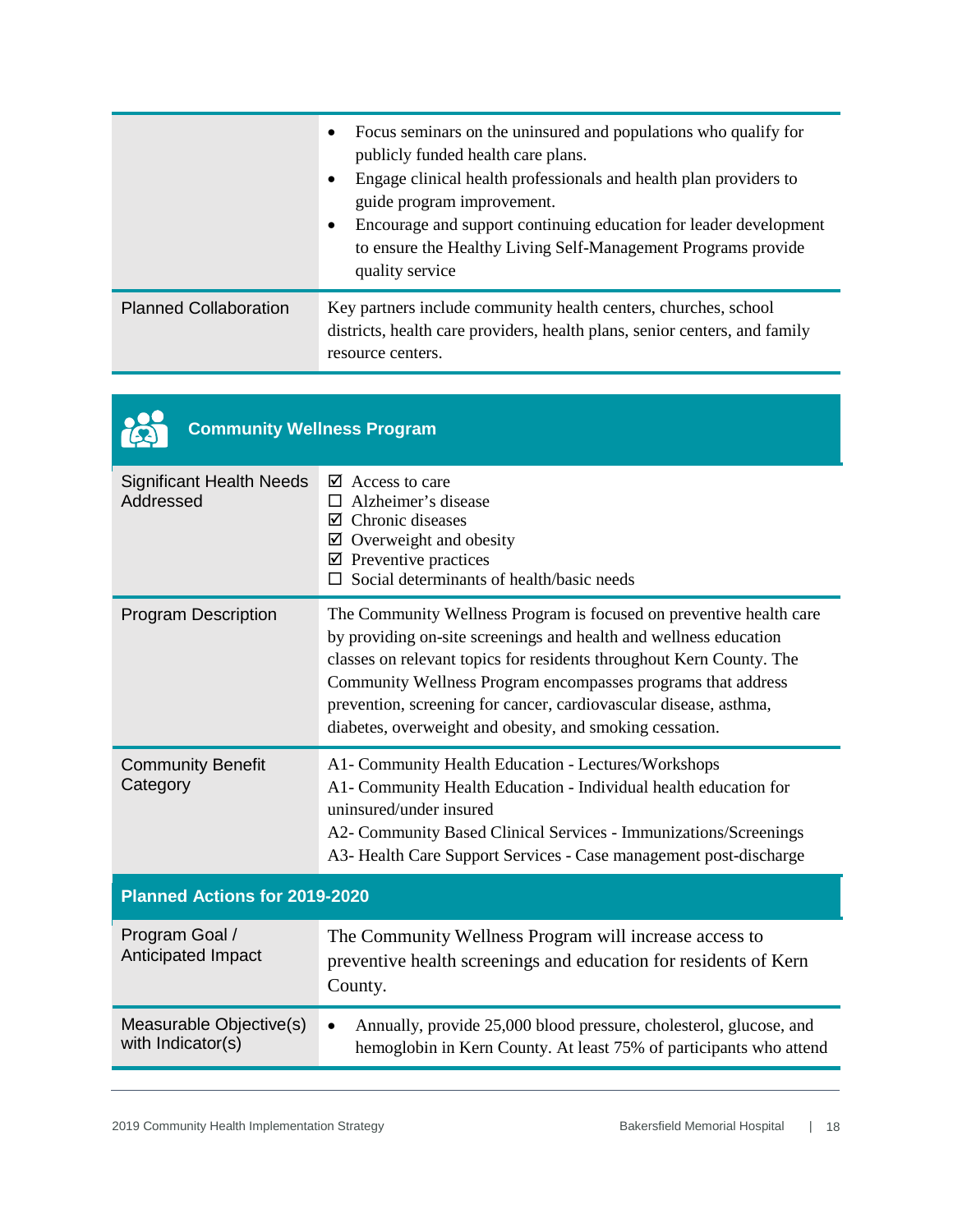|                                                          | monthly health screenings and at least 2 health education classes, at<br>targeted health screening sites, will show improved blood sugar<br>results at the end of six months.<br>Annually provide 1,000 flu immunizations for residents of Kern<br>٠<br>County.<br>80% of children who attend six of the eight classes in Healthy Kids<br>$\bullet$<br>in Healthy Homes will demonstrate improved physical fitness.<br>90% of participants will have a better understanding of how to live a<br>$\bullet$<br>healthy lifestyle after attending a health education class, workshop or<br>program.<br>Annually offer three Freedom From Smoking <sup>®</sup> clinics.<br>$\bullet$<br>Plan and deliver quarterly cancer education or screening events.<br>$\bullet$ |
|----------------------------------------------------------|-------------------------------------------------------------------------------------------------------------------------------------------------------------------------------------------------------------------------------------------------------------------------------------------------------------------------------------------------------------------------------------------------------------------------------------------------------------------------------------------------------------------------------------------------------------------------------------------------------------------------------------------------------------------------------------------------------------------------------------------------------------------|
| <b>Intervention Actions for</b><br><b>Achieving Goal</b> | Collect health screening results in a database.<br>$\bullet$<br>Provide 125 Community Health Education classes that focus on the<br>$\bullet$<br>following priorities - Obesity, Diabetes, Asthma, and Cardiovascular<br>Disease.<br>Provide community health education classes at five new locations.<br>٠<br>Provide 15 nutrition education classes.<br>$\bullet$<br>Further develop collaborative relationships with community-based<br>$\bullet$<br>organizations to provide health education throughout Kern County.<br>Strengthen educational opportunities at the Community Wellness<br>$\bullet$<br>Center in the form of classes and events.                                                                                                             |
| <b>Planned Collaboration</b>                             | Our program will collaborate with community health centers, churches,<br>school districts, health care providers, health plans, and family resource<br>centers.                                                                                                                                                                                                                                                                                                                                                                                                                                                                                                                                                                                                   |

| <b>Basic Needs Services</b> |
|-----------------------------|
|-----------------------------|

23

| Significant Health Needs<br>Addressed | $\Box$ Access to care<br>Alzheimer's disease<br>$\Box$ Chronic diseases<br>$\Box$ Overweight and obesity<br>$\boxtimes$ Preventive practices<br>$\boxtimes$ Social determinants of health/basic needs                                                                                  |
|---------------------------------------|----------------------------------------------------------------------------------------------------------------------------------------------------------------------------------------------------------------------------------------------------------------------------------------|
| <b>Program Description</b>            | The Learning and Outreach Centers are located in economically<br>depressed neighborhoods of southeast Bakersfield. These centers serve<br>as strategic hubs of our community outreach efforts. In collaboration<br>with other community service agencies, the centers provide referral |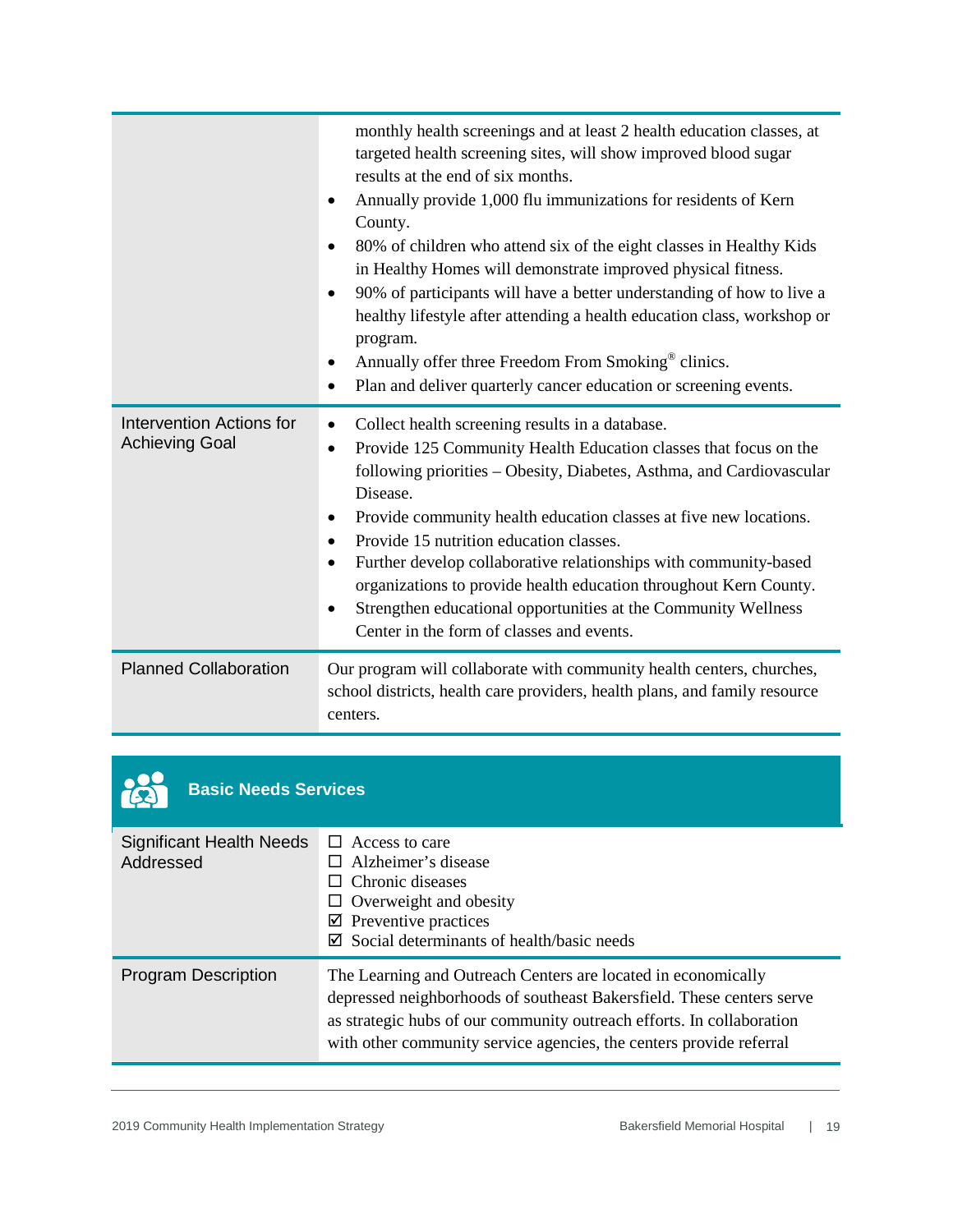|                                                          | services, food, clothing, shelter, education, and health screenings to the<br>most vulnerable and needy residents of the community. The after school<br>program provides tutoring support five days a week to underserved<br>youth.<br>The Art and Spirituality Center provides opportunities for artistic<br>expression, meditation, relaxation, and creativity to improve quality of<br>life and reduce stress.                                                                                                                                      |
|----------------------------------------------------------|--------------------------------------------------------------------------------------------------------------------------------------------------------------------------------------------------------------------------------------------------------------------------------------------------------------------------------------------------------------------------------------------------------------------------------------------------------------------------------------------------------------------------------------------------------|
| <b>Community Benefit</b><br>Category                     | E3- In-kind Donations - Food<br>E3- In-kind Donations - Clothing/gifts<br>E3- In-kind Assistance - Basic services for individuals<br>F3- Community Support                                                                                                                                                                                                                                                                                                                                                                                             |
| Planned Actions for 2019-2020                            |                                                                                                                                                                                                                                                                                                                                                                                                                                                                                                                                                        |
| Program Goal /<br>Anticipated Impact                     | Increase access to health and social services to help residents of Kern<br>County stay healthy.                                                                                                                                                                                                                                                                                                                                                                                                                                                        |
| Measurable Objective(s)<br>with Indicator(s)             | Annually:<br>35,000 individuals will be assisted with basic living necessities at the<br>$\bullet$<br>Learning and Outreach Centers.<br>85% of the students who participate in the Homework Club, After<br>$\bullet$<br>School Club, and College Dream Program will achieve a grade point<br>average of 2.0 or above.<br>4,500 participants will take part in programs at the Art and<br>$\bullet$<br>Spirituality Center.<br>94% of Art and Spirituality Center participants will feel reduced<br>٠<br>stress and report an improved quality of life. |
| <b>Intervention Actions for</b><br><b>Achieving Goal</b> | The Learning and Outreach Centers will provide basic need services<br>$\bullet$<br>to vulnerable residents living in underserved neighborhoods of<br>southeast Bakersfield.<br>The Learning and Outreach Centers will offer after school programs<br>$\bullet$<br>that provide tutoring support and educational guidance to<br>underserved youth. Services are provided in English and Spanish.<br>The Art and Spirituality Center will offer programs in a variety of<br>$\bullet$<br>artistic classifications.                                       |
| <b>Planned Collaboration</b>                             | Our programs collaborate with local community organizations to achieve<br>its goals, including community health centers and other private and<br>public stakeholders. Some major partners include: community clinics,<br>churches, school districts, food banks, and family resource centers.                                                                                                                                                                                                                                                          |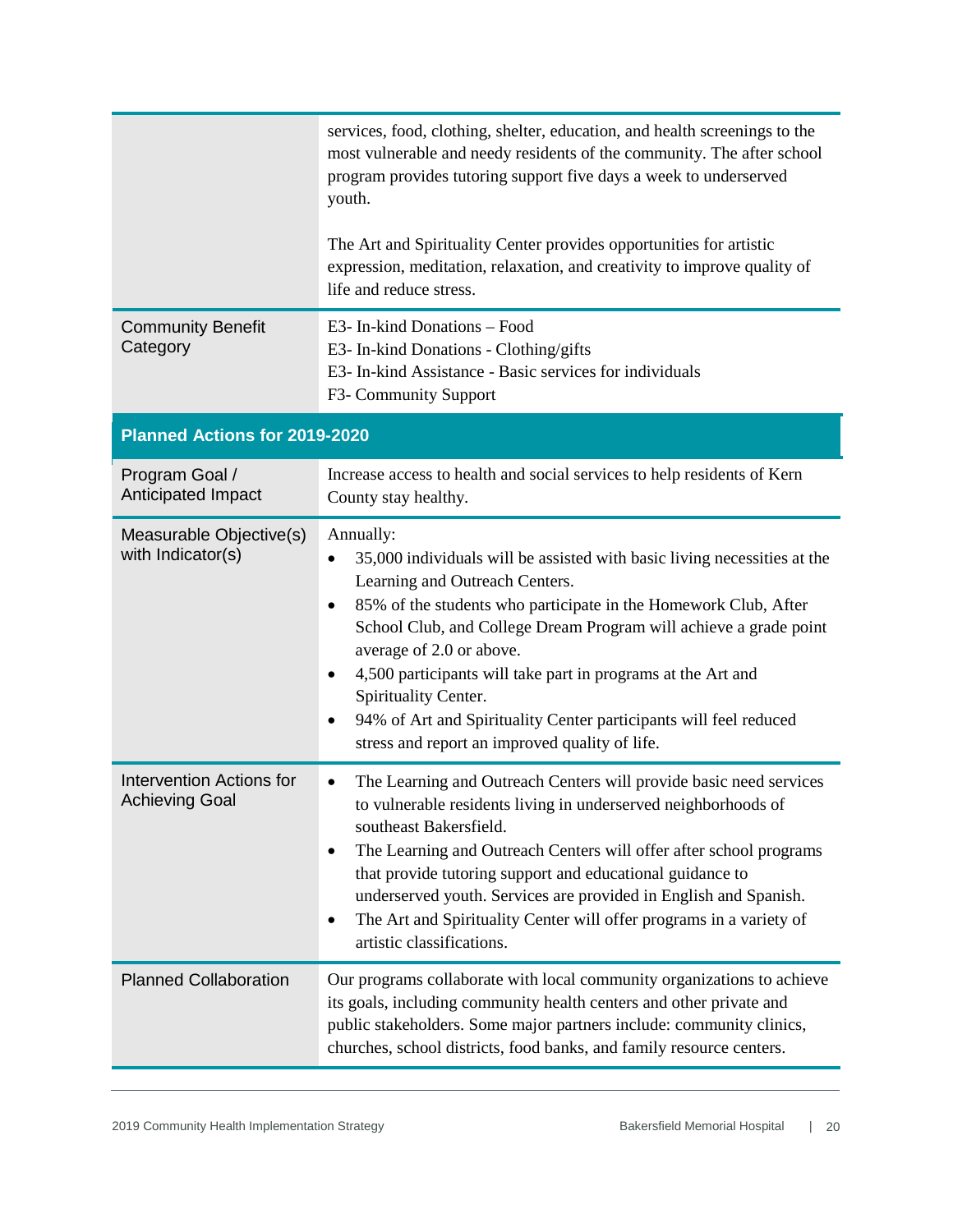| <b>Homemaker Care Program</b>                |                                                                                                                                                                                                                                                                                                                                                                                                                                                                                                                                                                                                                                                                                                                                             |
|----------------------------------------------|---------------------------------------------------------------------------------------------------------------------------------------------------------------------------------------------------------------------------------------------------------------------------------------------------------------------------------------------------------------------------------------------------------------------------------------------------------------------------------------------------------------------------------------------------------------------------------------------------------------------------------------------------------------------------------------------------------------------------------------------|
| <b>Significant Health Needs</b><br>Addressed | $\triangleright$ Access to care<br>$\boxtimes$ Alzheimer's disease<br>$\Box$ Chronic diseases<br>$\Box$ Overweight and obesity<br>$\boxtimes$ Preventive practices<br>$\boxtimes$ Social determinants of health/basic needs                                                                                                                                                                                                                                                                                                                                                                                                                                                                                                                 |
| <b>Program Description</b>                   | The Homemaker Care Program provides in-home supportive services to<br>seniors, ages 65 and older, as well as adults with disabilities. Case<br>management for seniors is conducted in the form of wellness checks and<br>home visits to assess client safety, nutrition, and program satisfaction.<br>This education program also provides specialized training for care<br>providers to increase community capacity. The training is a four-week,<br>comprehensive employment readiness skills training focusing on<br>individuals transitioning from unemployment into the workforce as home<br>care providers. Additional and more comprehensive training courses are<br>also offered for persons with dementia and Alzheimer's disease. |
| <b>Community Benefit</b><br>Category         | A3- Health Care Support Services - General/Other<br>F5- Leadership Dev/Training for Community Members - Career<br>development                                                                                                                                                                                                                                                                                                                                                                                                                                                                                                                                                                                                               |
| <b>Planned Actions for 2019-2020</b>         |                                                                                                                                                                                                                                                                                                                                                                                                                                                                                                                                                                                                                                                                                                                                             |
| Program Goal /<br>Anticipated Impact         | Provide employment readiness training for individuals transitioning from<br>unemployment into the workforce, and provide in-home support services<br>to low-income seniors and disabled adults allowing them to remain in<br>their homes.                                                                                                                                                                                                                                                                                                                                                                                                                                                                                                   |
| Measurable Objective(s)<br>with Indicator(s) | Annually:<br>Improve the quality of life for 100% of clients, as measured by our<br>Client Impact Survey.<br>Obtain an overall client satisfaction rate of at least 90% for<br>$\bullet$<br>excellence in maintaining dignity and quality of service received, as<br>compiled from the compilation of a semi-annual survey.<br>Conduct four, four-week training sessions with a target of 32<br>٠<br>graduates.<br>Improve the knowledge, skill, and confidence level of 100% of the<br>$\bullet$<br>graduates in being prepared to seek employment in the healthcare<br>industry, as disclosed by a post-course survey.                                                                                                                    |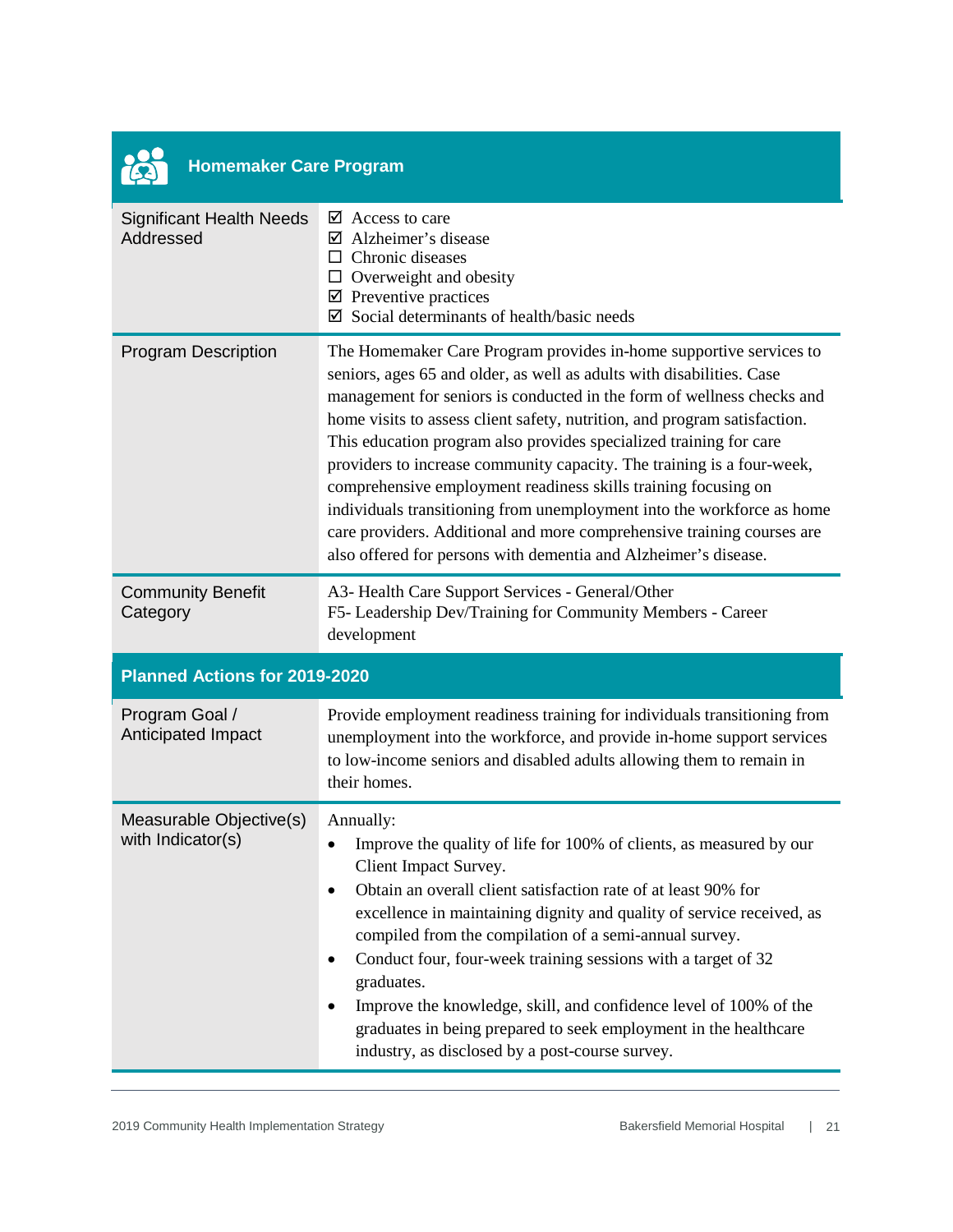| Intervention Actions for<br><b>Achieving Goal</b> | Collaborate with senior-related and health care related companies,<br>$\bullet$<br>organizations and public agencies to increase our ability to advocate<br>for our clients and help all seniors advocate for themselves.<br>Provide services to increase access to care for vulnerable seniors and<br>$\bullet$<br>disabled clients.<br>Link underserved clients to needed health care and social service<br>$\bullet$<br>resources.<br>Collaborate with other organizations to identify candidates for the<br>$\bullet$<br>training program. |
|---------------------------------------------------|------------------------------------------------------------------------------------------------------------------------------------------------------------------------------------------------------------------------------------------------------------------------------------------------------------------------------------------------------------------------------------------------------------------------------------------------------------------------------------------------------------------------------------------------|
| <b>Planned Collaboration</b>                      | Our program will collaborate with assisted living facilities, senior<br>services, and local community organizations to achieve its goals.                                                                                                                                                                                                                                                                                                                                                                                                      |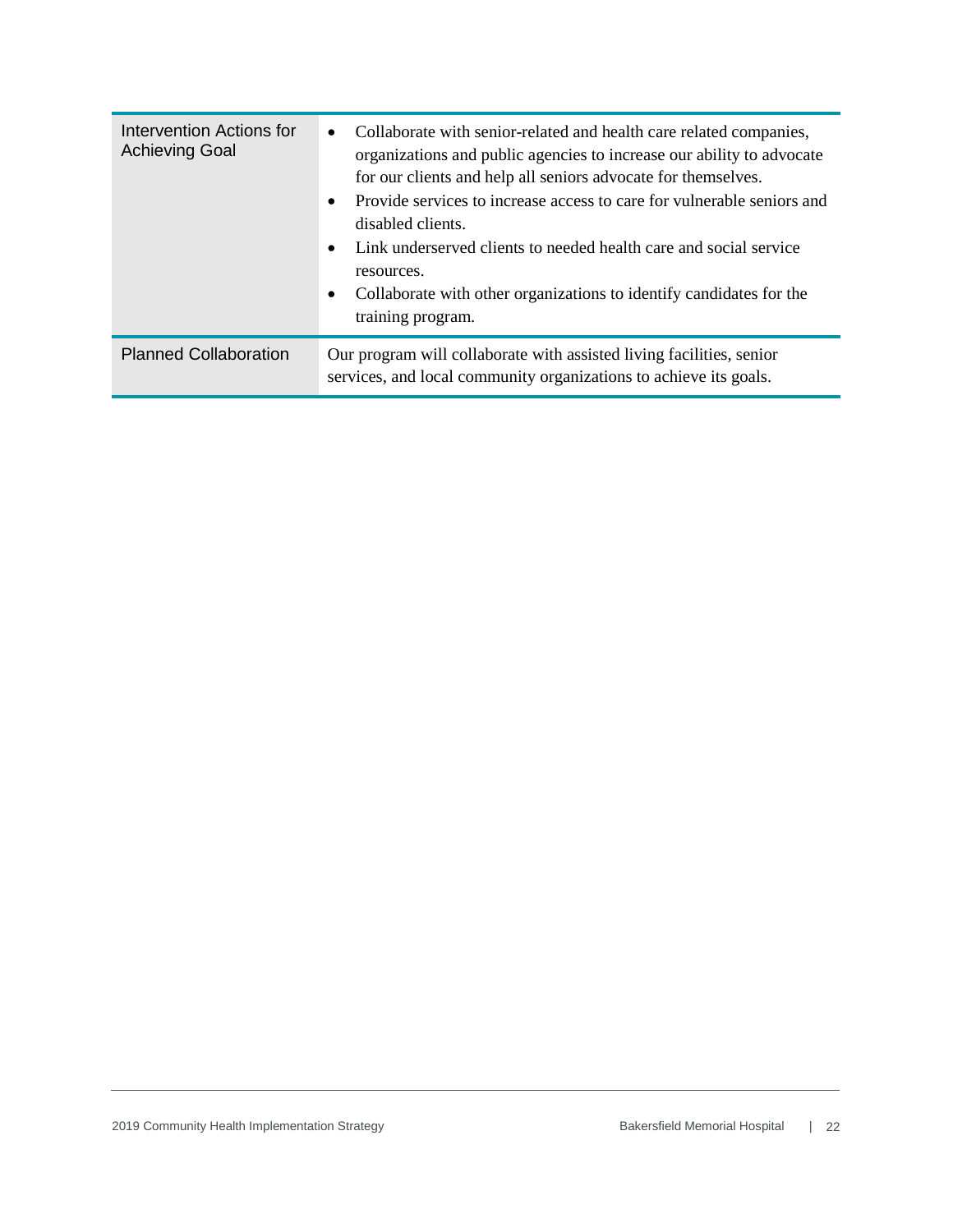### <span id="page-22-0"></span>**Hospital Board and Committee Rosters**

#### **Bakersfield Memorial Hospital Board of Directors**

Morgan Clayton Tel-Tec Security

Daniel Clifford Bolthouse Farms

John R. Findley, MD Physician

Brad Hannink Finance Advisor

Stephen Helvie, MD Physician

Ken Keller Bakersfield Memorial Hospital

Donald McMurtrey Retired, Business Owner

Javier Miro, MD Physician

Robert Noriega Young & Woolridge

Bruce Peters Mercy Hospitals of Bakersfield

Sandra Serrano Retired, Education

Susie Small Oilfield Construction

#### **Community Benefit Committee**

Georgina Bicknell Bakersfield Memorial Hospital

Morgan Clayton Tel-Tec Security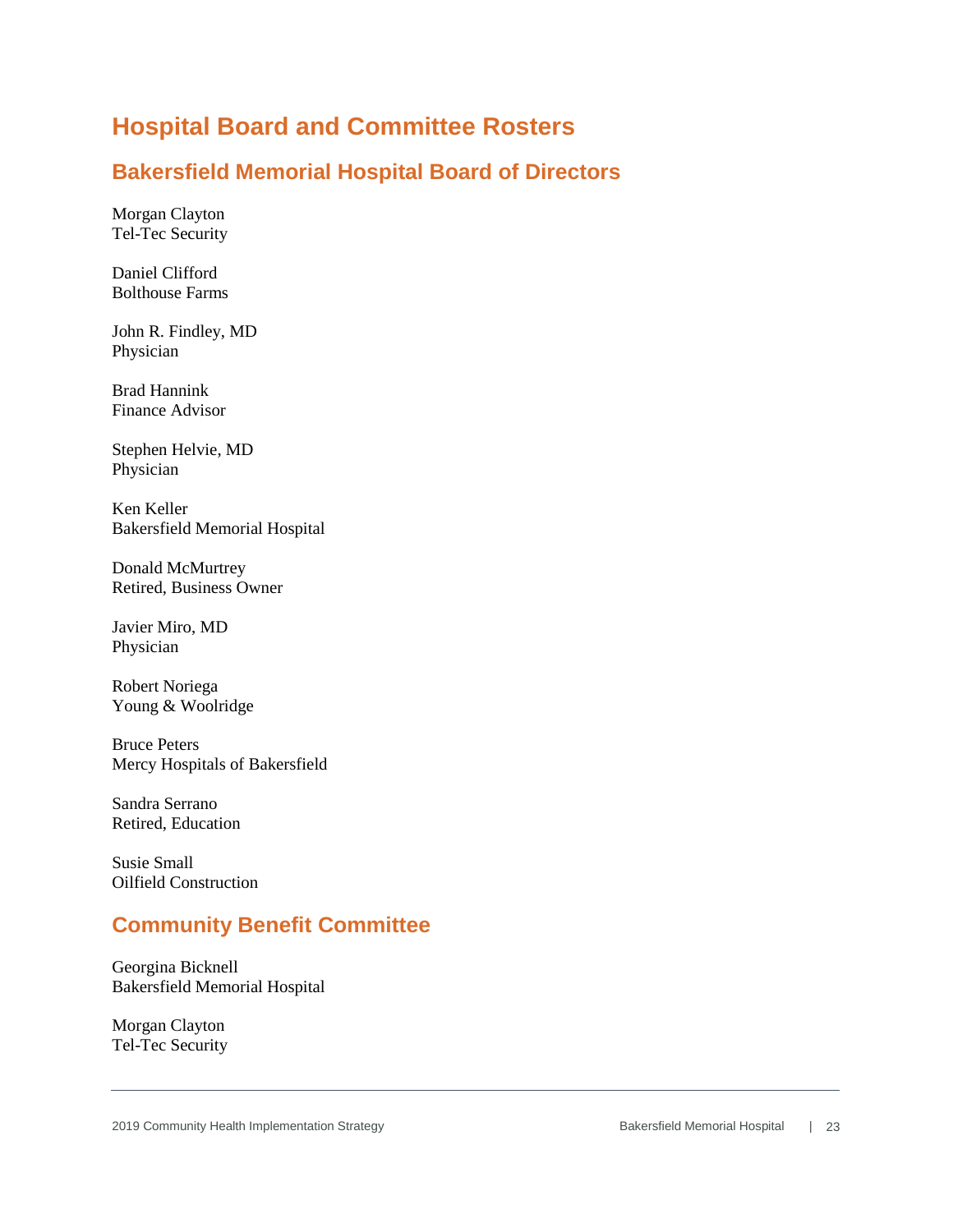Felicia Corona Mercy and Memorial Hospitals

Tom Corson Kern County Network for Children

Danny Edwards Community Member

Steve Flores The Naina and Ravi Patel Foundation

Rita Flory Mercy and Memorial Hospitals

Julie Franks State Farm Insurance Company

Mikie Hay Jim Burke Ford

Pam Holiwell Kern County Department of Human Services

Denise Hunter Bakersfield Memorial Hospital

Louie Iturruria Kern Health Systems

Gloria Morales Mercy Housing

Sr. Judy Morasci Mercy Hospitals of Bakersfield

Genie Navarro Mercy Housing

Michelle Pearl-Krizo Kern County Department of Public Health

Robin Robinson **CityServe** 

Leonardo Ruiz Univision